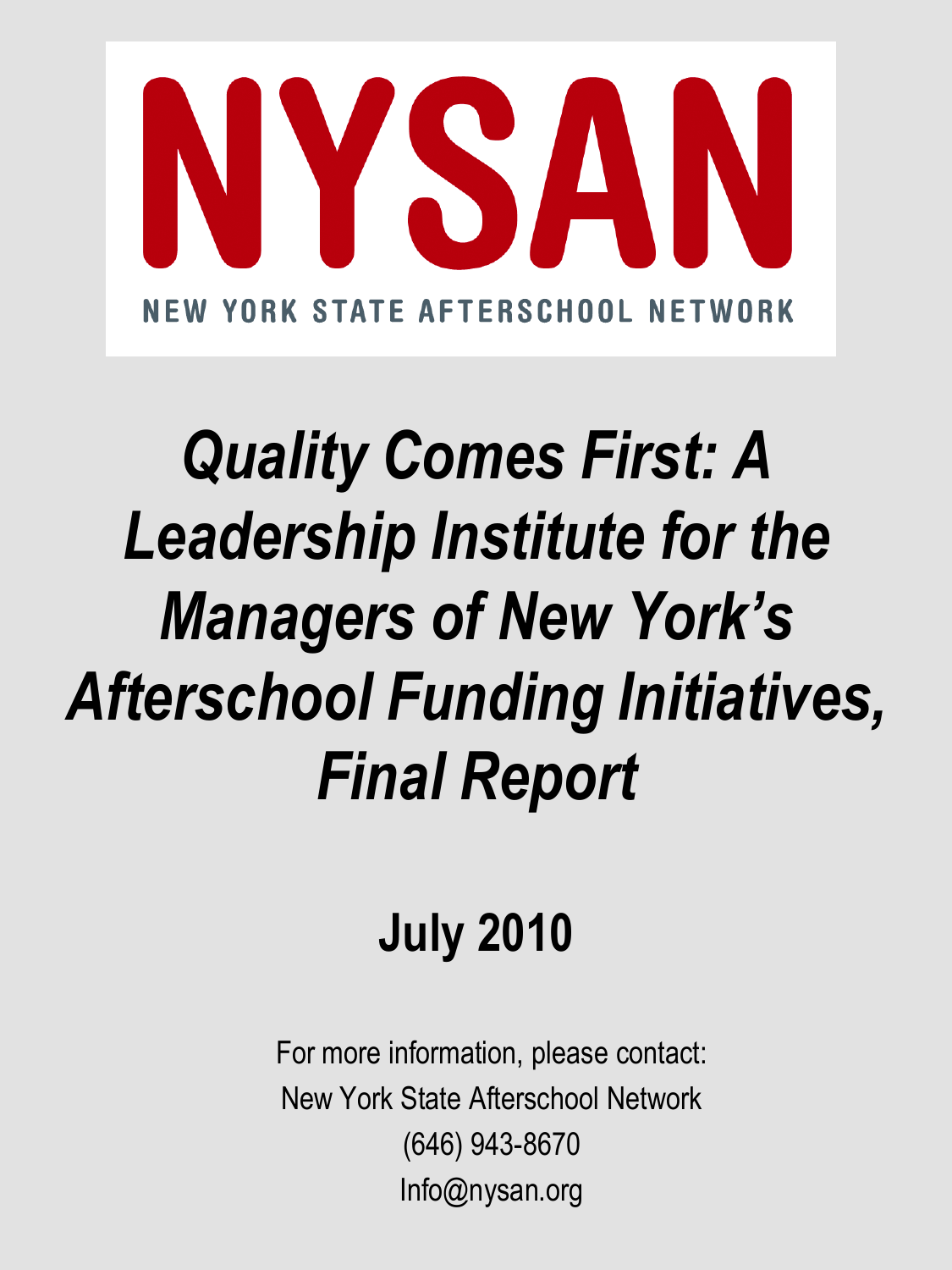### **Table of Contents**

| <b>Background and Objectives</b>                              |                                                    | Page 2  |
|---------------------------------------------------------------|----------------------------------------------------|---------|
| <b>Institute Planning</b>                                     |                                                    | Page 4  |
|                                                               | <b>Needs Assessment</b>                            |         |
| -                                                             | Design                                             |         |
|                                                               | Funding                                            |         |
| $-$                                                           | <b>Role of NYSAN</b>                               |         |
|                                                               | <b>Institute Execution</b>                         | Page 6  |
| <b>Results and Impact</b>                                     |                                                    | Page 12 |
|                                                               | <b>Mid-Course Assessment</b>                       |         |
|                                                               | <b>Outputs and Outcomes for Participants</b>       |         |
| $\qquad \qquad -$                                             | <b>Overall Statewide Impact</b>                    |         |
| <b>Challenges in Designing and Implementing the Institute</b> |                                                    | Page 15 |
| <b>Appendices</b>                                             |                                                    | Page 16 |
|                                                               | New York State's Major Afterschool Funding Streams |         |
|                                                               | NYSAN Institute: Design Team                       |         |
|                                                               | NYSAN Institute: Resources and Materials Used      |         |

– NYSAN Institute: Timeline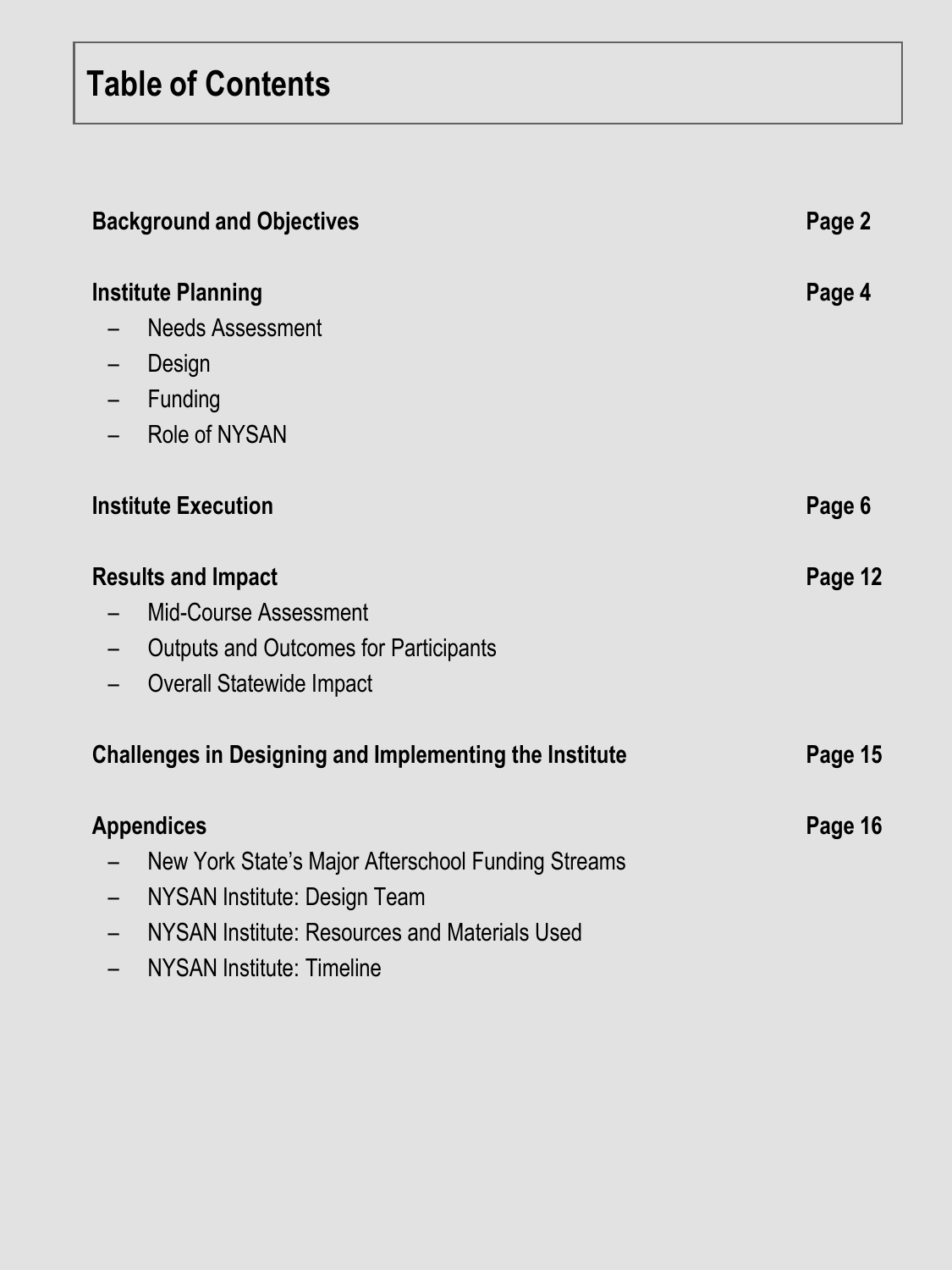### **Background and Objectives**

Afterschool programs have long provided children, youth, and families with essential opportunities for safe, supervised learning, enrichment, and recreation during the many hours each day that school is not in session. Publicly supported afterschool programs are especially important in lowincome communities where many working parents may not have other options for ensuring their children are safe and well-occupied afterschool. As pressures to improve student academic performance and readiness for college and careers increase, there is growing attention to the role of afterschool programs in supporting student achievement and healthy social and emotional development. At the same time, there is a growing body of research and consensus among practitioners about the importance of quality in programming, as well as the key components of effectiveness in afterschool programs. The challenge in the field is to translate this knowledge into the development and day-to-day delivery of programs provided by a diverse array of schools, community-based organizations, libraries, parks, houses of worship, and other organizations.

New York is fortunate to have a number of state and local public funding commitments for afterschool programs. At the state-level, there are three major funding streams dedicated exclusively or largely to afterschool: the Advantage After School Program administered by the New York State Office of Children and Family Services (NYS OCFS), and Extended School Day/School Violence Prevention (ESD/SVP) and 21st Century Community Learning Centers (CCLC) administered by the New York State Education Department (NYSED). New York City has made major commitments of local funds through its Out-of-School Time (OST) Initiative and Beacon Centers program run by the NYC Department of Youth and Community Development (NYC DYCD). Additionally, the NYC Department of Education (NYC DOE) has a central office and staff in each borough to support 21st CCLC and ESD/SVP grantees.

Although the State and City provide millions of dollars to support hundreds of program sites across the state, the fragmented administration of these funding streams and limited resources dedicated to technical assistance and support result in gaps and inefficiencies that hinder the capacity of local program providers to focus on program quality.

Recognizing these gaps and leveraging a multi-year afterschool system-building grant to NYC DYCD from the Wallace Foundation, the New York State Afterschool Network (NYSAN) began discussions with public agency partners about supporting Program Managers in improving the quality of afterschool providers in 2006. When planning *Quality Comes First: A Leadership Institute*  for the Managers of New York's Afterschool Funding Initiatives (the Institute, hereafter), NYSAN found that Program Managers need and want to expand their "toolbox" of techniques and skills for relating to their grantees and contractors, diagnosing barriers to program quality, providing coaching, improving cross-cultural communications, and other assistance. Staff members from each agency displayed a strong desire to learn more about techniques used by their peers across the state. These findings confirmed the need for a high-quality training institute tailored to the needs of these Program Managers.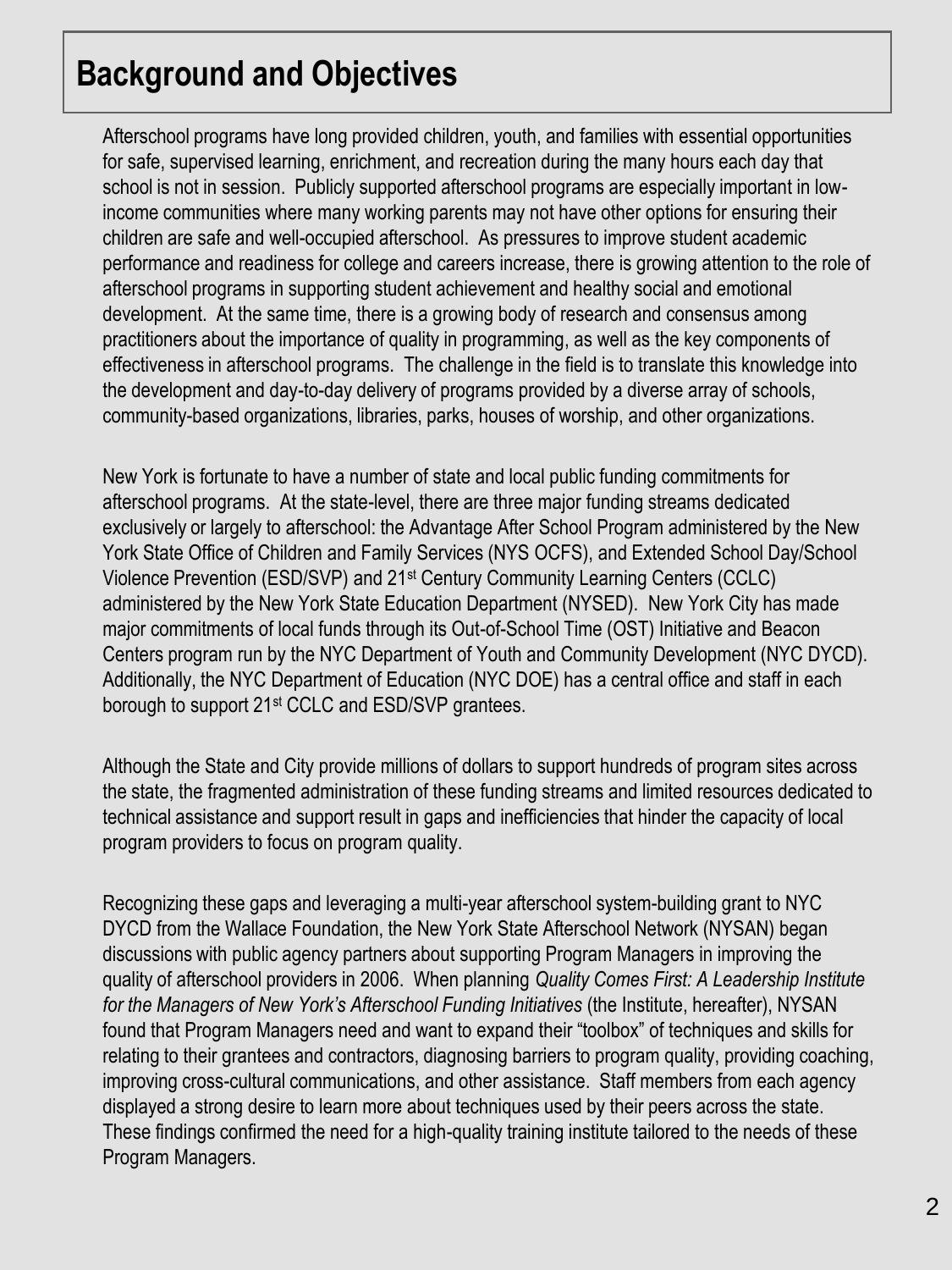Historically, the existing funding initiatives have been run by different public agencies, imposed different programmatic and administrative requirements on grantees, and used varied approaches to providing oversight and technical assistance to afterschool providers. While all the public funding initiatives employ staff to support grantees (hereafter referred to as Program Managers), there was wide variation in the resources each initiative devotes to training and technical assistance. Moreover, the Program Managers themselves come into their positions with widely varying skills and experience and had little or no access to professional development tailored for their roles once on the job.

With public agencies facing growing demands for accountability and subsequent pressures on programs to demonstrate positive outcomes, there was an increasing need and desire for Program Managers to do more to help grantees build the capacity and quality of their programs. Given this shifting political will and recognition of the role the public sector has in promoting quality, as well as improvements in technology and communications, Program Managers were able to spend less time monitoring contract compliance and more time offering technical assistance around program quality to grantees. While they received training for this role in their agency, little support was available on a statewide level for Program Managers, despite their important role to programs and the importance of consistency of quality assurance efforts across funding streams, agencies, and programs to building a system of afterschool in New York State. The Institute helped influence this issue by equipping Program Managers with the knowledge and skills needed to uniformly provide high-quality technical assistance.

The Institute initially enrolled 59 Program Managers from four agencies; approximately 18 additional Program Managers joined at different stages throughout the two years, while 2 left their positions and therefore left the Institute. Each Program Manager oversees anywhere from 15 to over 75 contracts, with many contracts containing multiple program sites. Together, these Program Managers oversee over \$300 million per year in grants distributed to hundreds of programs statewide.

NYSAN had three overarching objectives for the Institute:

1. To build a coordinated system of high-quality afterschool programs by facilitating collaboration, information-sharing, and common language and practices among four key public agencies

2. To support the Program Managers' changing role from contract management and compliance officers to technical assistance providers

3. To fill a gap in professional development opportunities for public agency staff who oversee funds granted to afterschool programs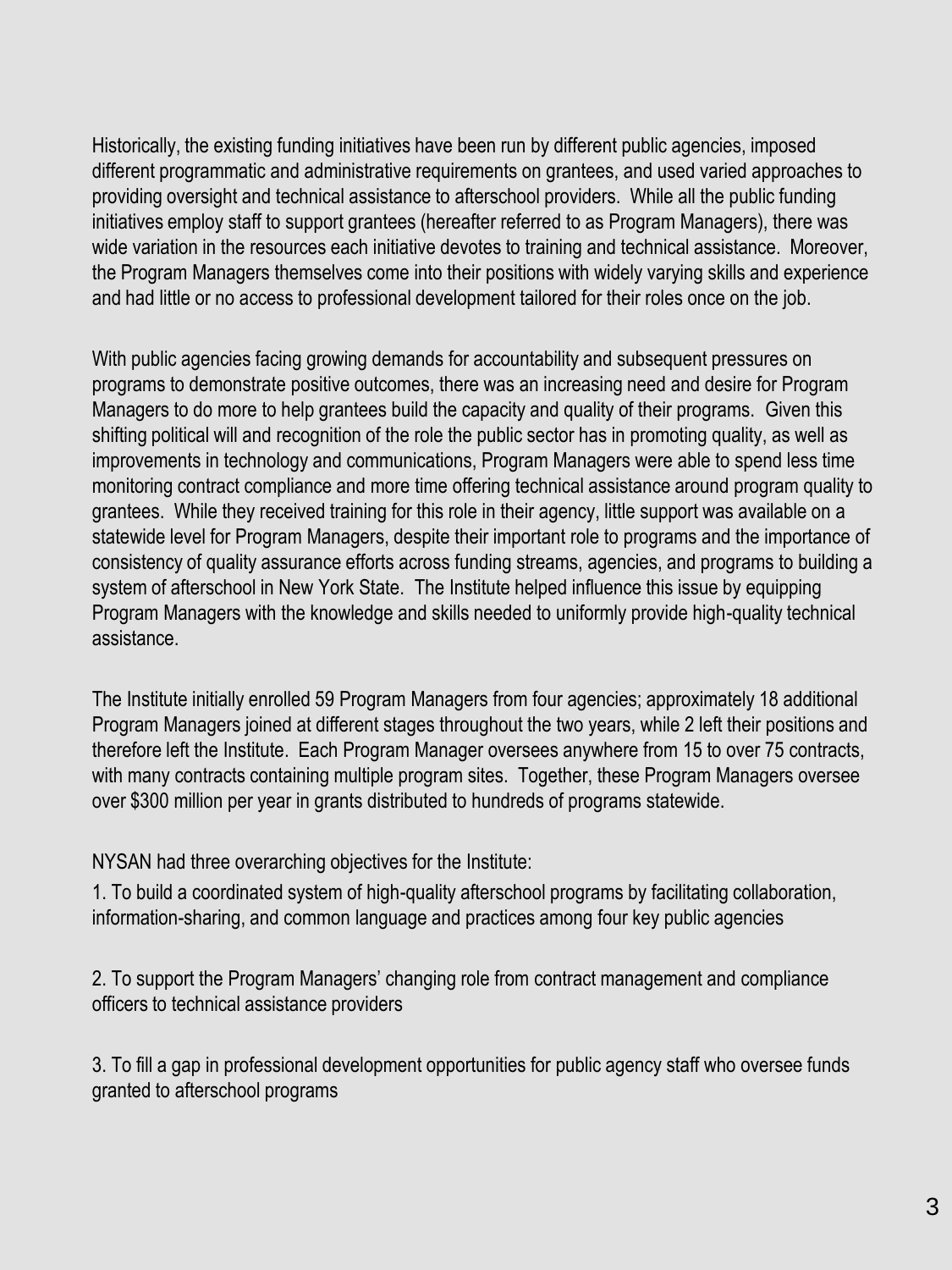### **Institute Planning**

*Needs Assessment:* NYSAN contracted an external consultant to conduct an initial needs assessment to determine the content and type of support most needed by Program Managers. The needs assessment was built around the ten essential elements of program quality as established in the NYSAN Quality Framework and Quality Self-Assessment (QSA) Tool. The results of the needs assessment showed interest in learning more about four topics: Program Sustainability and Growth; Parent, Family, and Community Partnerships; Staffing and Professional Development; and Linkages Between Day and After School. The needs assessment also found that Program Managers wished to expand their own skills in working with grantees and relationship manage to ultimately improve program quality.

The needs assessment included the following components:

- Interviews with 14 Program Managers and agency supervisors
- Web-based survey completed by 45 Program Managers representing all five funding streams
- Focus groups
- Solicitation of resources to be included in Institute curriculum

*Role of NYSAN:* NYSAN is a statewide partnership of public and private agencies dedicated to increasing the quality and availability of programs that support the learning, safety, and healthy development of young people during non-school hours. As a network of partners with a range of perspectives and areas of expertise, NYSAN was distinctly positioned to convene and coordinate the agencies and resources needed to produce the Institute. NYSAN's Director and Project Manager facilitated the work of the design team, contributed to the Institute design, sought high-quality resources and speakers, led several workshops at Institute events, provided fiscal management, and coordinated all logistics and event planning.

*Design:* Intended as a year-long adult learning experience, the Institute combined intensive off-site workshops, small group sessions and coaching, and ongoing networking and information exchange. The NYSAN QSA Tool, a comprehensive, research-based framework for high-quality program development, served as the initial organizing structure for the Institute sessions on program quality. The Institute went on to address the range of capacity-building and technical assistance skills needed by Program Managers, including conducting effective site assessments, facilitating groups, and developing coaching competencies. The Institute utilized a mix of keynote speakers, seasoned program providers and technical assistance specialists, interactive case studies and practice dilemmas, and small group discussions to address these issues.

NYSAN convened a design team to plan and execute the Institute, comprised of appropriate NYSAN member organizations. The design team was comprised of experienced staff and board members of AfterSchool Works! New York (formerly the New York State School Age Care Coalition), The Children's Aid Society, Partnership for After School Education (PASE), NYSED, and The After-School Corporation (TASC). Participating agency supervisors from NYC DYCD, NYC DOE, and NYS OCFS contributed to the design of the Institute as well. See Appendix II for additional details.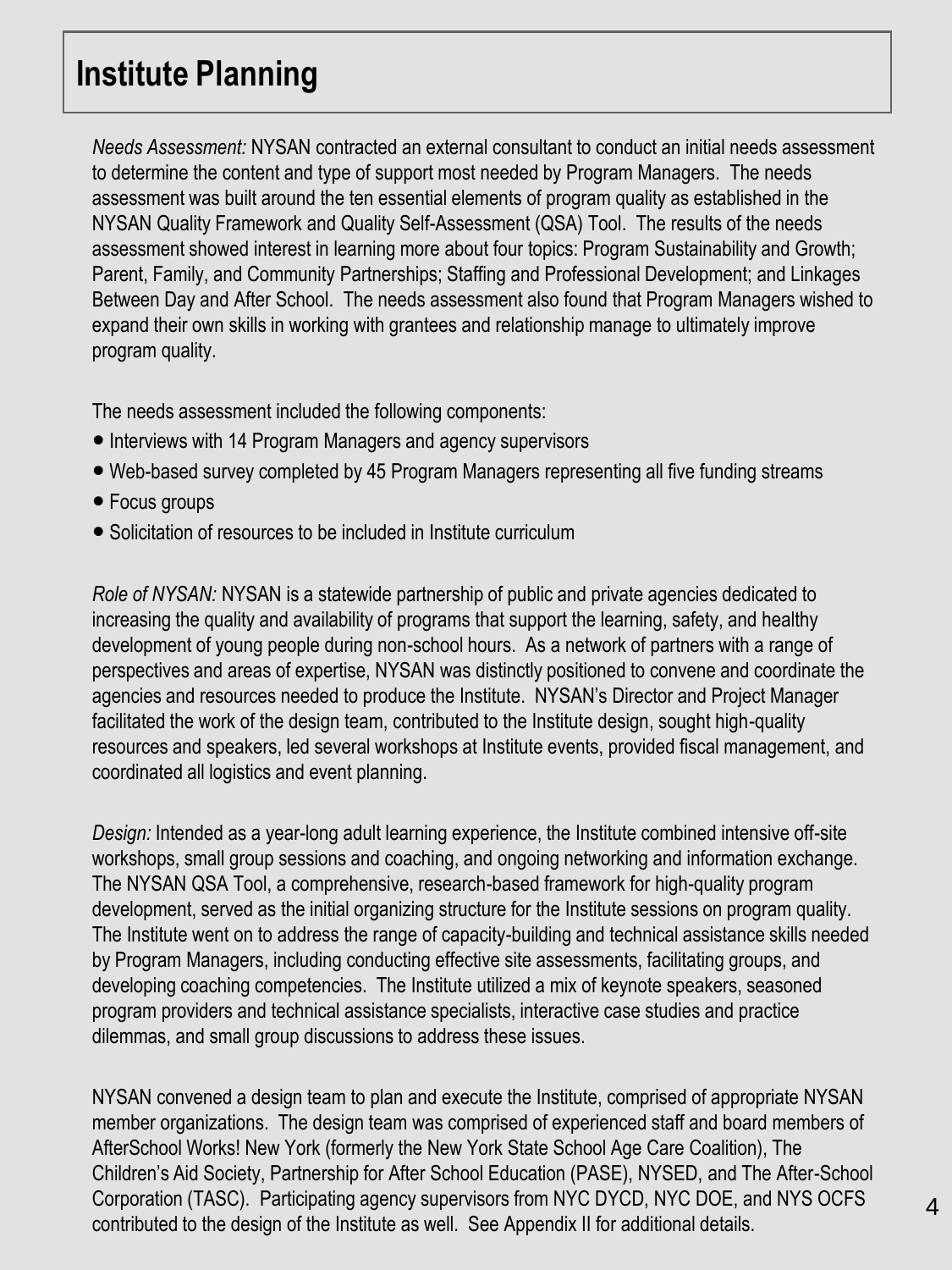*Funding:* Two years of substantial funding from The Wallace Foundation was obtained through the NYC DYCD Out-of-School Time (OST) Initiative. Additional financial support came from a consortium of public and private funders and agencies, including the Charles Stewart Mott Foundation, Clark Foundation, New York 21st CCLC Statewide Technical Assistance Center, NYC DOE, and New York State Center for School Safety. The total cost for the two-year Institute was approximately \$225,000.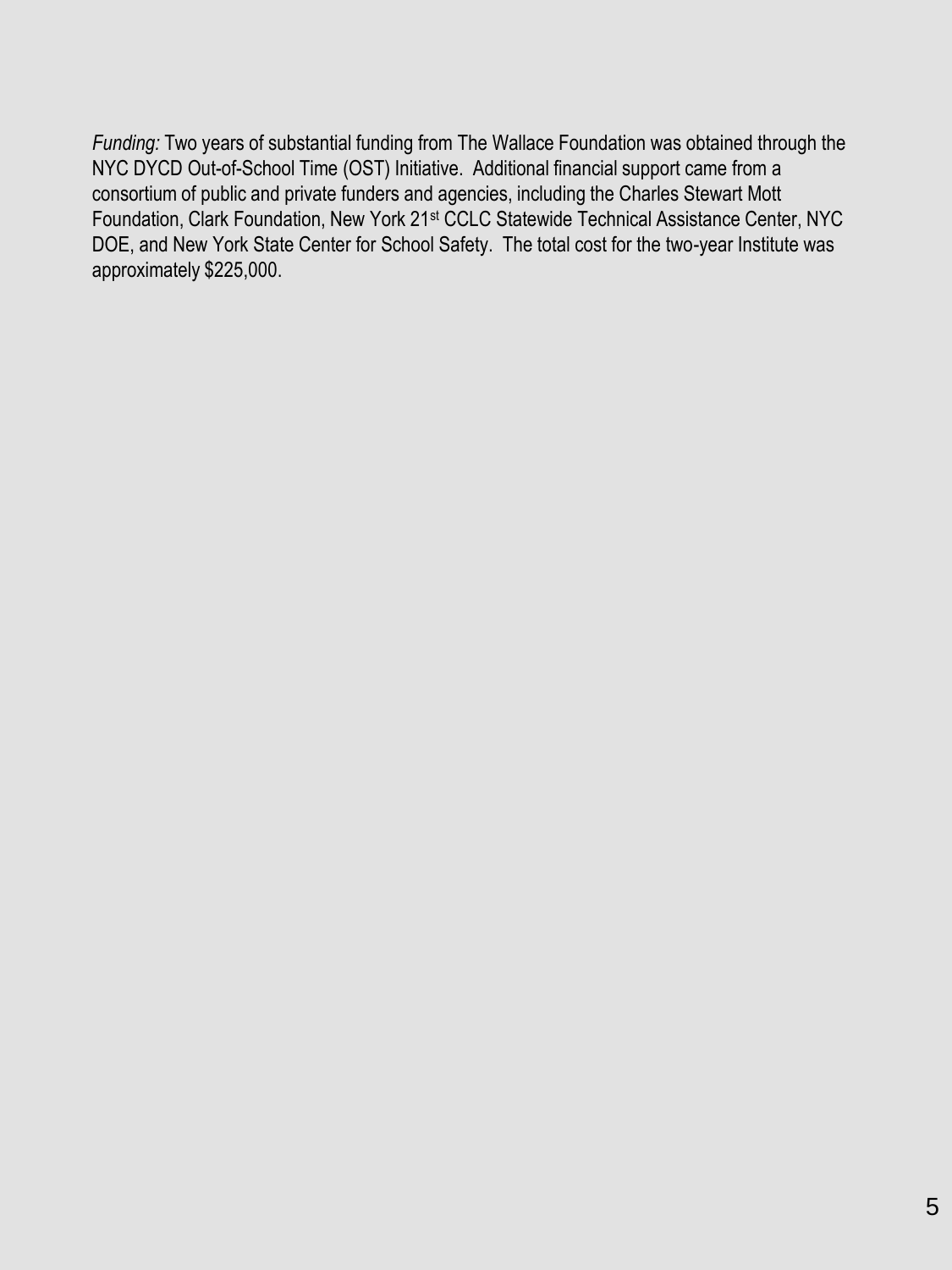### **Institute Execution**

#### *Year One: September 2007 – August 2008*

The first year of the Institute consisted of the following events:

#### Fall Two-Day Kick-Off Event (September 2007)

The 2007-2008 fall kick-off event included four learning modules, each facilitated by a member of the Institute design team and content experts, around elements of program quality that were previously identified by the Program Managers as areas of interest. Keynote speakers included Dr. Robert Granger, President of the W.T. Grant Foundation, who discussed the latest research on afterschool program quality and outcomes, and a presentation by Scott Vinciguerra of Cazenovia College on adolescent brain development. There was a networking reception held at the end of the first day of the kick-off event. A number of special guests, including NYC DYCD Commissioner Jeanne B. Mullgrav and several of NYSAN's private foundation funders, were invited to and attended Dr. Granger's presentation.

In evaluations completed at the close of the kick-off event, participants rated their satisfaction with the overall quality of the Institute at 1.67 on a 1 to 5 scale (1 = extremely satisfied). Participants said they learned a great deal which they could pass along to their grantees and they welcomed the opportunity to learn about other funding streams and network with their peers from other agencies.

#### Follow-up to Discuss Lessons Learned from Fall Event (November and December 2007)

NYSAN held follow-up meetings for each of the participating agencies to debrief their experience at the fall kick-off event. These follow-up sessions were held in person or by phone, depending on the location of the agency staff. Participants were asked their opinion on the strengths and weaknesses of the Institute, how they used resources presented at the Institute event, challenges in their work that they wanted to explore through the Institute, and opportunities for future events. This information was used by the design team in planning the follow-up sessions held in the winter and spring of 2008.

#### Coaching for Quality, Level 1 (January 2008)

As a follow-up to the kick-off event, NYSAN held a session on coaching as a tool for quality improvement for Program Managers. NYSAN contracted Susan O'Connor, an out-of-school time expert from Western Massachusetts, and Dishon Mills, an afterschool program director and trainer from Boston, to facilitate this session. The session focused on how to coach programs as they establish and maintain continuous improvement systems and plans, and included dedicated time for discussions on conflict mediation and providing critical feedback.

This session began with a facilitated discussion of New York State's major afterschool funding streams, which focused on key facts and opportunities for interagency collaboration. In the middle of the day, the Reverend Alfonso Wyatt delivered a plenary address on equity in afterschool based on his own extensive experience as both a program provider and a technical assistance provider. Reverend Wyatt is a dynamic speaker who, based on evaluation and anecdotal evidence, had a motivating and longlasting impact on the Program Managers.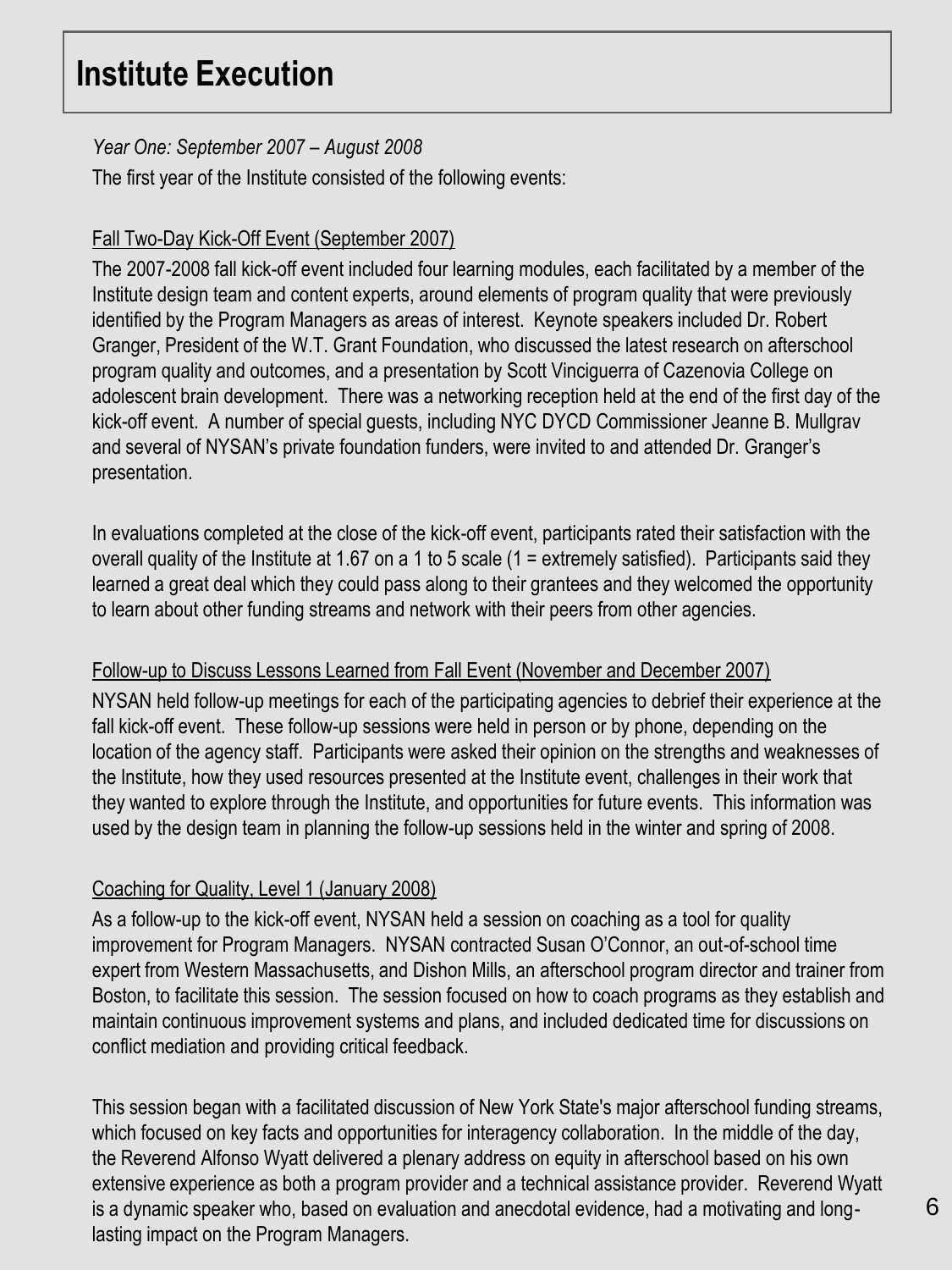In evaluations completed at the close of this session, participants rated their satisfaction with the overall quality of the session at 1.69 on a 1 to 5 scale (1 = extremely satisfied). Participants particularly said they felt the workshops and discussions were interactive and inspiring. They also noted that they received tools and information that were readily accessible and could be used immediately.

#### Conference Call Series: Afterschool Program Curricula (February 2008)

NYSAN convened the Program Managers via conference call for a session on finding and using highquality afterschool curricula, a topic that was proposed by the Institute participants at a previous event. The call featured staff from The Children's Aid Society and TASC. Each speaker discussed where Program Managers could find no- and low-cost curriculum resources that have been proven to be successful in the field.

#### Conference Call Series: Afterschool Advocacy (March 2008)

NYSAN convened the Program Managers via conference call for a session on afterschool advocacy, a topic that was proposed by the Institute participants at a previous event. The call featured presenters from TASC and AfterSchool Works! New York. Though the Program Managers are government agency staff and are often not directly involved with advocacy efforts, there was great interest in what they can do to share advocacy resources and opportunities with the programs that they work with.

#### Program Quality and NYSAN QSA Tool Workshop (April 2008)

NYSAN offered an in-person workshop in New York City for Program Managers on program quality and how to support programs using the NYSAN QSA Tool. The workshop invitation was also extended to The Children's Aid Society, PASE, and TASC staff members who work with programs in roles that are similar to those of the Program Managers (e.g. Program Officers, Quality Specialists, etc.). The session was attended by 15 people (7 Institute participants and 6 non-participants) and provided an opportunity for sharing among public agency staff and non-profit staff in regard to supporting program quality. This session was also offered in Albany and Rochester, but was cancelled due to a low response rate from both Program Managers and others invited to attend.

#### Coaching for Quality, Level Two (May and June, 2008)

As a follow-up to the January booster session, NYSAN convened the Program Managers by agency for a second session on coaching strategies, during which they were able to talk in specifics about their agency and role. The NYSED group and the NYS OCFS group met in separate sessions in Albany, and the NYC DYCD group and NYC DOE group met in separate sessions in Manhattan. Susan O'Connor facilitated the sessions in Albany, and Dishon Mills facilitated the sessions in New York City. Both sessions followed the same agenda, and covered coaching in the context of action planning, problem-solving, and teambuilding. The sessions included specific exercises and discussions on:

- Steps in the continuous improvement cycle
- Identifying outcomes
- Building a quality improvement team
- Addressing resistance to change
- Troubleshooting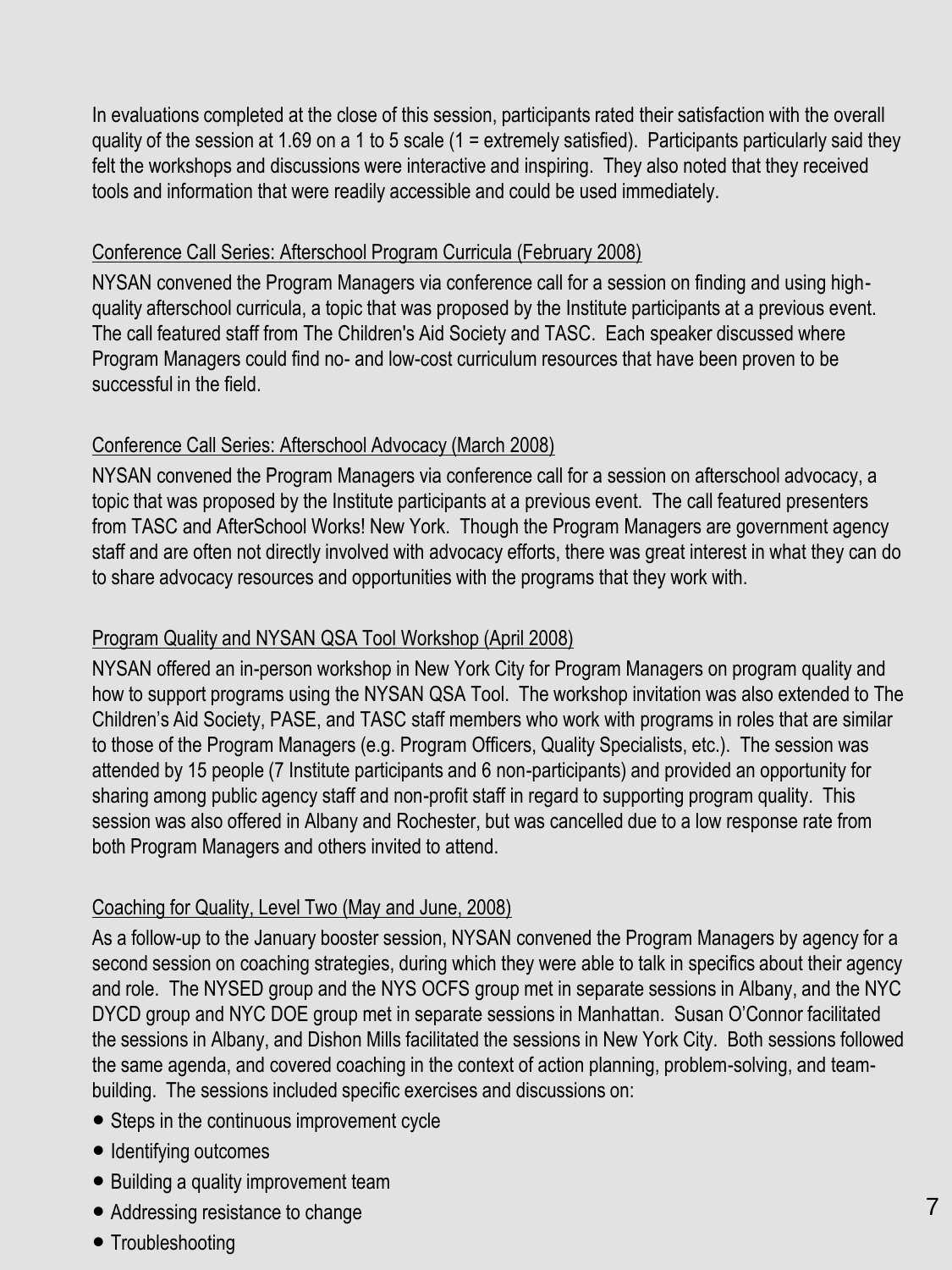#### *Year Two: September 2008 – January 2010*

The second year of the Institute consisted of the following events:

#### Fall Two-Day Kick-Off Event and Group Site Visits (October 2008)

The 2008-2009 kick-off event focused on Identifying Program Quality. The first session, *Identifying and Supporting Program Quality*, was led by seasoned staff members from The Children's Aid Society, and focused on the "twin pillars" of program quality: staffing and curricular resources. The workshop focused on how Program Managers can help programs to find and select high-quality curricula, and to support staff development efforts to ensure that curricula and activity plans are properly implemented.

The first day concluded with a networking reception, which was notably more attended than the reception held after the first kick-off event. The design team and agency supervisors observed the Institute participants interacting more, both within and across agency groups.

Day Two began with *Conducting Effective Site Visits* led by the Research Director at the Center for After-School Excellence and the Vice-President of Programs from TASC. Participants had an opportunity to reflect upon their site visit practices, and reviewed the site visit observation and monitoring tools used by each of the four agencies. Using the High/Scope Pyramid of Program Quality as a framework, the session focused on point of service observations and how to capture youth perspectives when visiting a site. Participants viewed several vignettes of programs and, using a common observation tool, recorded their perceptions of the program. The group then debriefed and discussed ways in which they could improve their practice and increase uniformity across agencies.

Elizabeth Reisner, Founder of Policy Studies Associates delivered a plenary address entitled "Using Research Findings to Improve Youth Programs." Ms. Reisner discussed recent afterschool research findings, and focused on findings regarding staff skills and behaviors, school/program relationships, and youth outcomes.

In the afternoon, the Program Managers were divided into groups and visited one of 5 sites in Manhattan to use their new skills in identifying quality and conducting site visits. Participants used the same observation tool introduced earlier in the day, and debriefed their experience at the conclusion of the visit with a facilitator from the design team.

On the morning of October 21st, Program Managers from New York City agencies attended an additional session to discuss how to better collaborate in the schools and sites for which both agencies have a responsibility. For example, this group discussed working with the Department of Health around afterschool site regulation and registration, as New York City is the only locality in which the health department oversees school-age child care sites and there are circumstances unique to New York City because of it.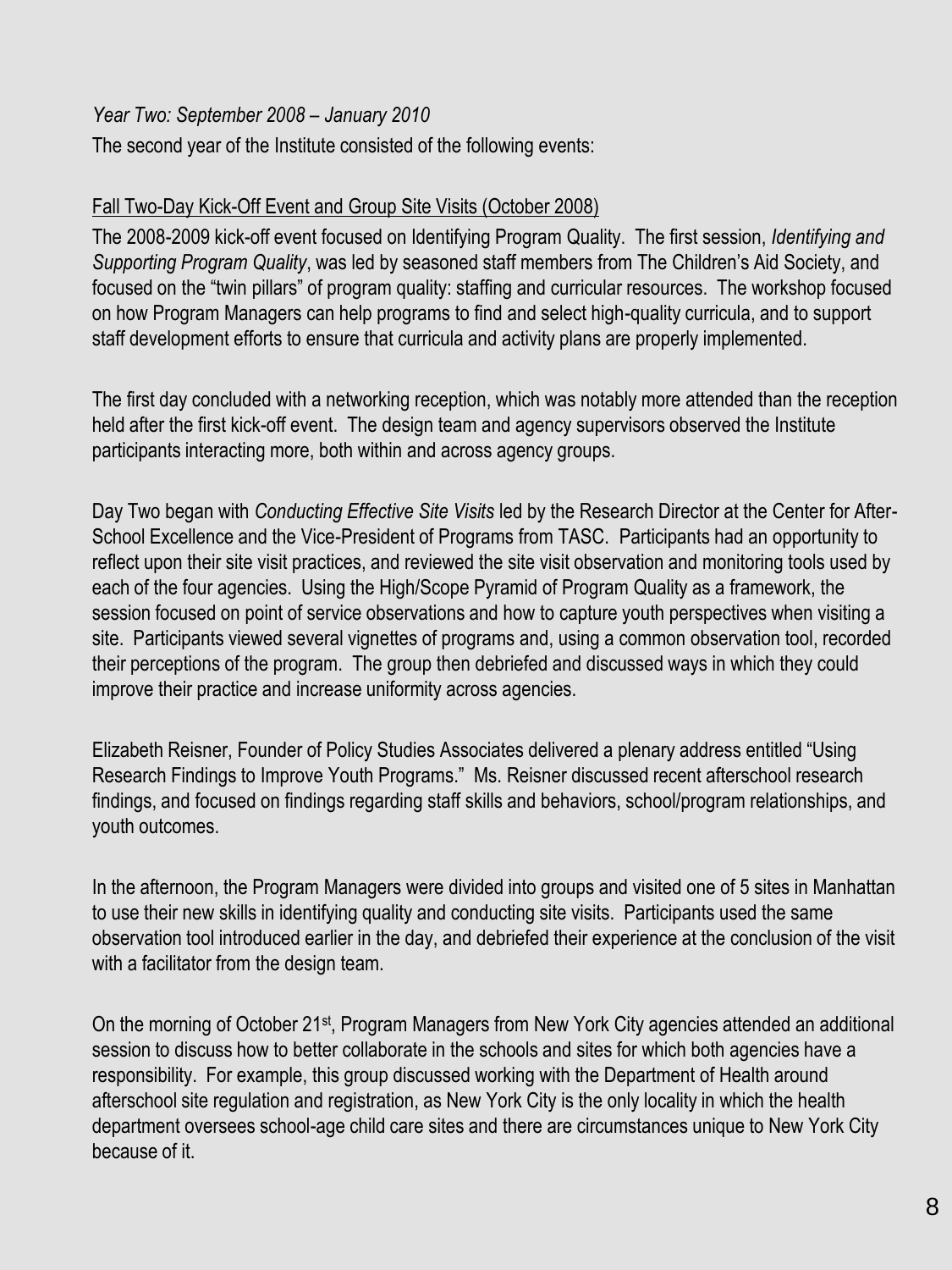#### Agency Supervisors Meeting (October 2008)

Immediately following the last session of the kick-off event, NYSAN convened a meeting for supervisors from the participating agencies to debrief how the information and resources presented at the kick-off event could be used moving forward. Representatives from NYC DOE, NYC DYCD, and NYSED participated. A member of the design team and a NYSAN staff member served as facilitators.

Supervisors noted that they recognized the need to share information and create comprehensive site lists with one another as a result of the event. A NYC DYCD representative felt that the agency specifically lacked a protocol for site visits and would try to create one based off of the event's suggestions. The group also discussed sharing research to inform agency decision-makers.

One participant noted that a challenge to using the information presented lies in how Program Managers conduct site visits when there are distractions and time is limited. One way of alleviating this problem is to institutionalize suggested site visit procedures through documentation requirements (e.g. if the site visit tool includes a specific question, Program Managers are more likely to remember to ask it than if they are expected to remember on their own).

#### Peer Learning Forum (March 2009)

The Institute Peer Learning Forum evolved out of discussions among the design team and feedback from the Program Managers, all of which suggested that the Institute participants had a great deal to learn from each other. NYSAN issued a call for presentations, and asked the Program Managers to offer workshops based on their skills. The following outlines the workshops offered at this event.

● *Managing Community-Based Organization (CBO) Spending – A Program Manager's Perspective; Presented by Michael Dogan, NYC DYCD:* This workshop assisted Program Managers in working directly with sites (and with Site Coordinators) in managing their budgets and spending. Part of the workshop focused on site-level spending and supporting Site Coordinators with setting priorities and managing spending based on their priorities.

● A Guide to School-Community Collaboration; Presented by Tammy Rhein, Hudson Valley Student *Support Services Center:* This session provided participants with tips for coaching their grantees on how schools operate and the challenges for community-based organizations in aligning their agendas with schools' missions. The audience discussed how to articulate the primary mission of schools using "school language." The session also addressed other promising practices in building relationships between principals and site directors.

● *Navigating the DOE: School Structure, Learning Environment and CBO Partnerships, Presented by Danielle DiMare and Fred Jones, NYC DOE:* In this workshop, participants received an overview of NYC Department of Education, including school support organizations, integrated service centers, and other supports available as they relate to out-of-school time programs. This session also reviewed the Learning Environment Survey, which included useful data for both CBOs and support agencies.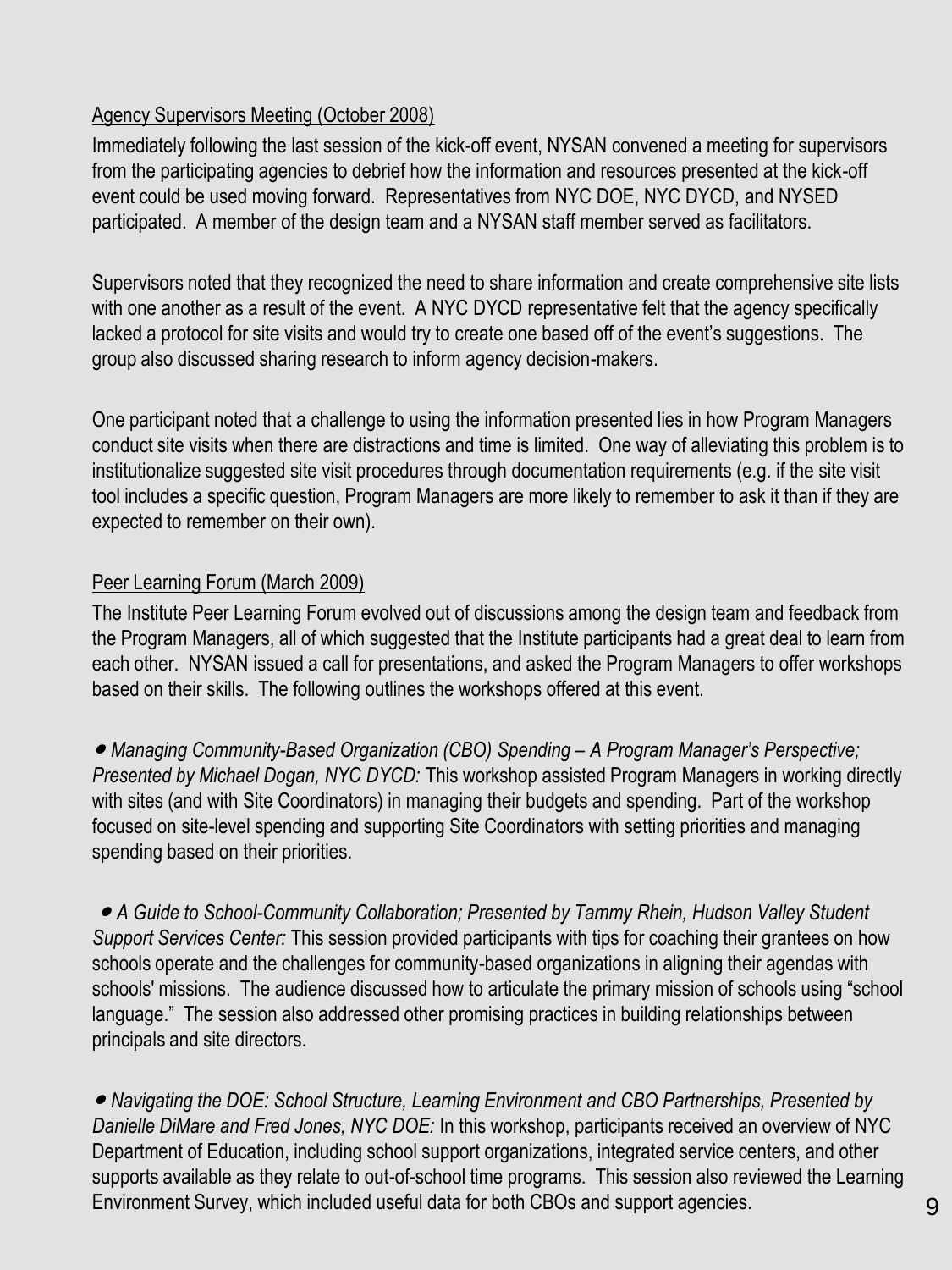● Supporting Rural Afterschool Programs; Facilitated by Jennifer Siaca, NYSAN, and Candace LaRue, *AfterSchool Works! New York:* This roundtable discussion focused on the needs of afterschool programs in rural areas; in New York State, rural communities can be found everywhere from Long Island to Western New York. Session facilitators had a collection of information for rural programs, including tips on sustainability, locating scarce resources, and managing transportation challenges.

● Afterschool as a Strategy for Student Engagement and Dropout Prevention in New York; Presented by *Sanjiv Rao, NYSAN:* Using the NYSAN Policy Brief on this topic as a framework, this session focused on afterschool programs' impact on student engagement and reducing incidences of high school dropout. This was, and continues to be, a New York State priority to which the State Children's Cabinet and other groups devote resources. Participants learned how they can support programs in contributing to student engagement.

● Youth Voice and Youth Choice; Presented by Jane Ogilvie, Western Regional Student Support *Services Center:* This session focused on levels of youth engagement and creating effective youth/adult partnerships. The session provided national resources and promising practices for Program Managers to use when working with programs that need to bolster their youth engagement efforts.

● *Supporting Program Quality Self-Assessment; Presented by Jennifer Siaca and Sanjiv Rao, NYSAN:*  This session (offered twice) allowed Program Managers to explore the newly launched NYSAN Quality Self-Assessment Tool User's Guide website, including a guided tour of the site at individual computers and a discussion of how to support programs as they assess their work and strive for continuous improvement.

The Peer Learning Forum included a plenary session entitled "Afterschool, the Economy, and Emerging Opportunities," led by Jodi Grant, Executive Director of the Afterschool Alliance. Ms. Grant delivered information on the state of afterschool programs at the federal level and how programs and other stakeholders can link into federal resources and national advocacy opportunities.

#### Culminating Sessions: Promising Practices and Collaboration (June 2009 and January 2010)

The culminating Institute sessions were structured as half-day events aimed at facilitating deep discussions among partnering agencies. During these sessions, Program Managers worked in small groups to discuss relevant issues, share successful strategies and promising practices, and determine additional ways in which their work intersects.

The first event was held in June 2009 for Program Managers from NYC DYCD and NYC DOE. Discussion topics were as follows:

- Afterschool Programs at Campus Schools/Multi-School Buildings
- Celebrating and Replicating Programs' Successes
- Working With Multiple Funding Sources and CBO Program Providers
- Reflections on the Program Manager Role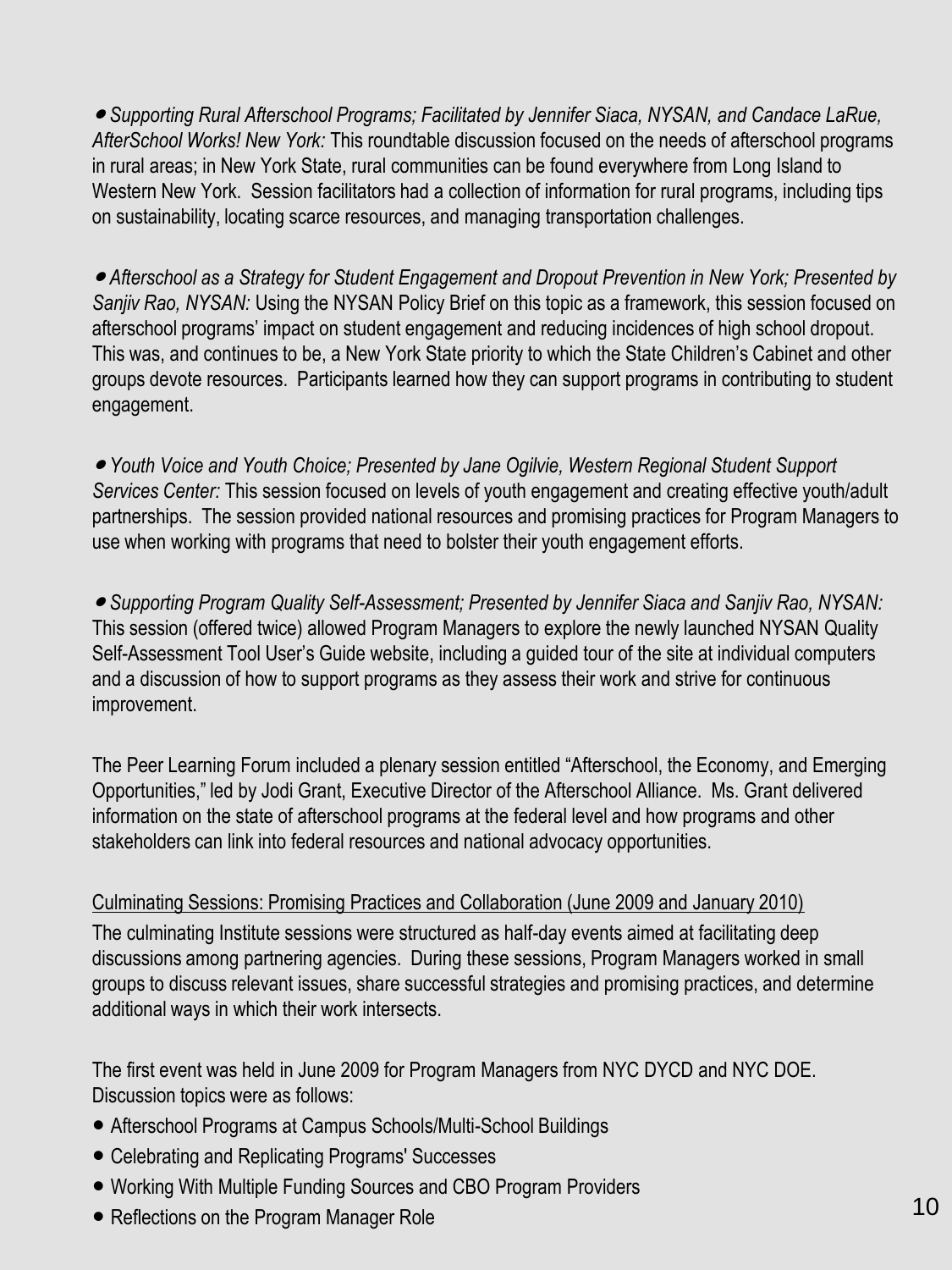Michelle Yanche, Director of Neighborhood Family Services Coalition, delivered a keynote address on advocacy and organizing entitled, "Building Support for Afterschool in New York City."

The second event was held in January 2010 for Program Managers from NYS OCFS and NYSED. Discussion topics were as follows:

- Celebrating and Replicating Programs' Successes
- Managing Competition Among Programs
- Reflections on the Program Manager Role

Jennifer O'Connor, Senior Policy Associate at the Schuyler Center for Analysis and Advocacy delivered a keynote address on statewide efforts to support children and youth entitled, "Current New York State Initiatives at the Schuyler Center for Analysis and Advocacy."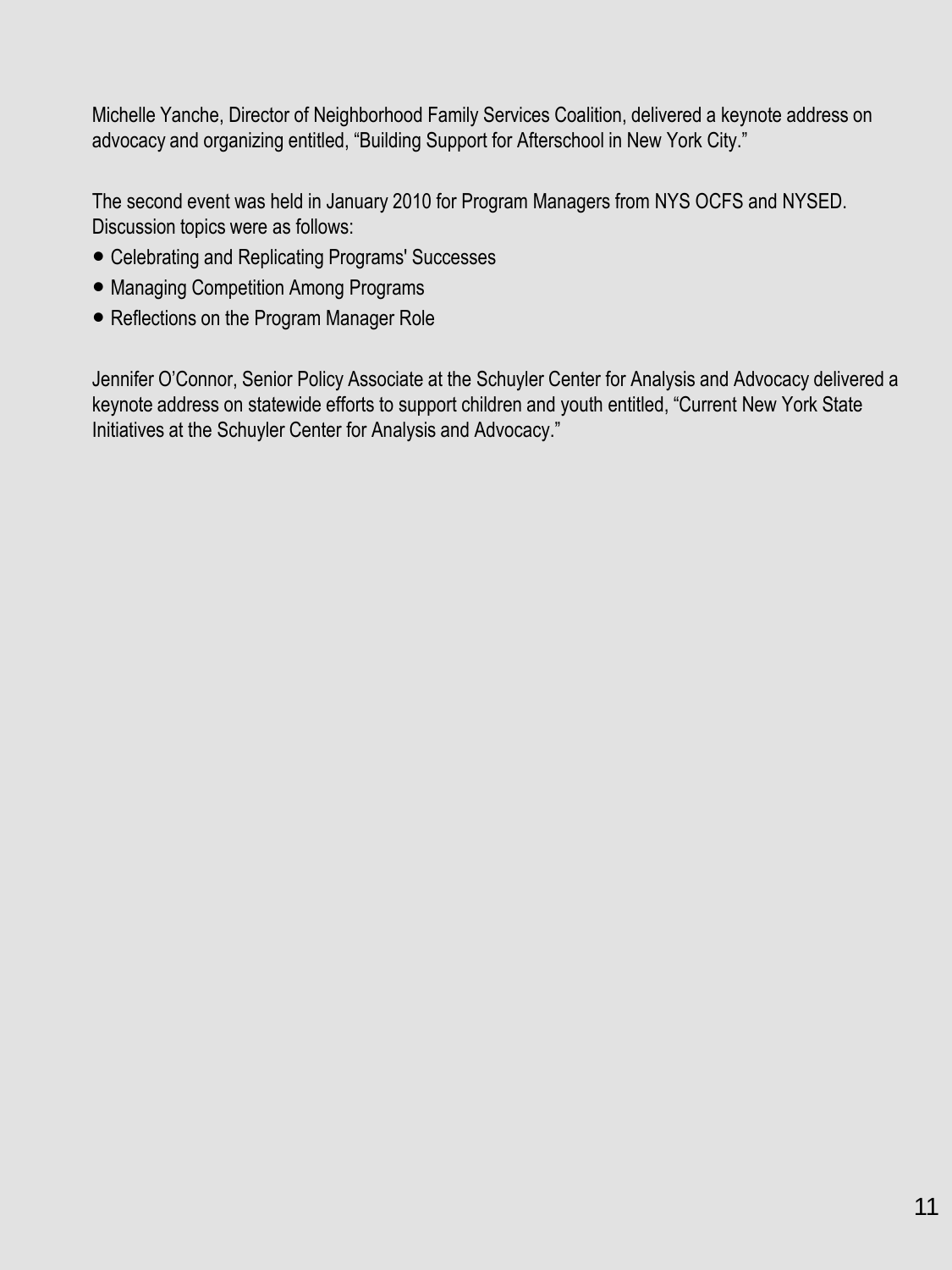### **Results and Impact**

*Mid-Course Assessment Results:* NYSAN hired an external consultant to conduct a mid-course assessment between years one and two, which was designed to align with the initial needs assessment and gauge progress toward meeting objectives. The mid-course assessment highlighted progress in addressing specific areas of concern for Program Managers. Both Institute participants and their supervisors reported changes in the way that Program Managers provide services and supports to grantees, especially with regard to using the information and skills presented in the Coaching for Quality sessions. Participants and supervisors also reported that the Program Managers became more reflective in their approach to providing technical assistance and increased the use of research provided in their practice.

The mid-course assessment also showed that participants and their supervisors were generally satisfied with the Institute. Throughout the year, NYSAN staff and the design team reviewed participant evaluations for each of the offerings of the Institute. Most participants found the quality of the material and presenters to be good and the information to be relevant.

The mid-course assessment included:

- Review of the session evaluations from year one
- Verbal feedback solicited at in-person events
- Interviews with 7 Program Managers and agency staff
- Web-based survey of all Program Managers and supervisors

Recommendations for the second year of the Institute included providing more in-depth information and greater detail on selected topics, utilizing differentiated instruction techniques to address the needs of varying experience levels, prioritizing face-to-face activities over conference calls, and providing additional time for networking. Participants also raised a concern for the diversity (demographic, geographic, and experience level) of the facilitators and speakers. The design team responded to this information when designing the curriculum for the second year offerings. Changes included:

- An effort to diversify the work experience, geographic locations, and demographics of speakers
- Designing concurrent workshops to allow more choice among the participants
- Additional networking reception and meals to allow more open discussion among the participants
- Shifting resources to focus primarily on in-person activities rather than virtual meetings
- Development of targeted sessions to address specific needs (e.g. rural afterschool session)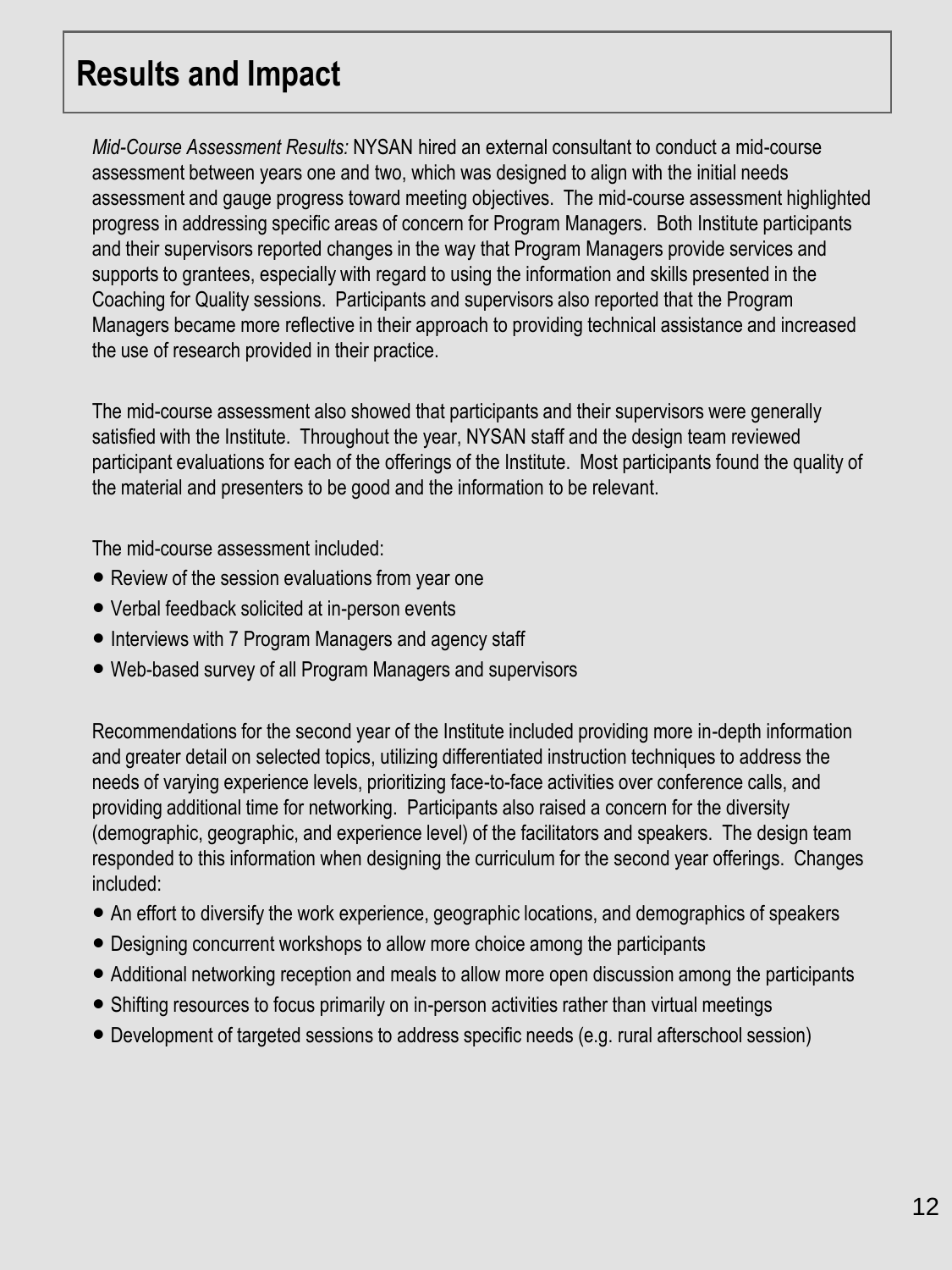#### *Overall Impact on Participants After Two-Year Experience:*

● The Institute created a two-year professional learning opportunity for 70 individual agency staff members in content areas related to afterschool promising practices, technical assistance, relationshipbuilding, and contract management. Overall, participants indicated that the Institute events were satisfactory and met their professional development needs. Feedback collected via event evaluations, interviews, phone conferences, and surveys indicates that the Institute had an impact on the way that Program Managers support the afterschool field throughout the state. In addition, anecdotal evidence supports this finding and suggests that Program Managers have applied a number of the lessons learned during the Institute to their day-to-day work.

● Program Managers engaged in the Institute as both participants and experts. This allowed participants to share "real-world" promising practices from their own experience, and get peer feedback on their ideas and practices. Moreover, presenters at the Peer Learning Forum were afforded the opportunity to formally teach their peers about a topic in which they have expertise.

● Program Managers gained access to state and national resources and experts that they would not have otherwise had access to. All of the plenary speakers are leading experts in the field and shared new research and information directly with participants.

#### *Overall Impact on Statewide Afterschool System:*

● The Institute equipped all Program Managers to support program quality in a uniform way. First, Program Managers all participated in the same workshops on quality, therefore giving each of them the same toolkit to use in the field regardless of program type or funding agency. Secondly, Program Managers were all trained in how to support use of the NYSAN Program Quality Self-Assessment (QSA) Tool, which enables them to promote self-assessment and reflective practice using the same, ten-element framework among all of their grantees.

● As evidenced through observation and agency supervisor feedback, the Institute developed the relationships among the public agencies that oversee the State's major afterschool funding streams. Regular interaction, formal meetings, and informal networking all contributed to the development of these relationships. Furthermore, these relationships helped to build momentum for additional interagency collaboration. For example, an indirect outcome of the agencies' strengthened relationships was the creation of a statewide Afterschool Request for Proposals Taskforce. This Taskforce was conceptualized by NYS OCFS, and NYSAN supported the agency by facilitating discussions and producing related deliverables. The Taskforce has helped the agencies to bring further alignment to and improve the application process for public afterschool funding, which has numerous benefits for the field.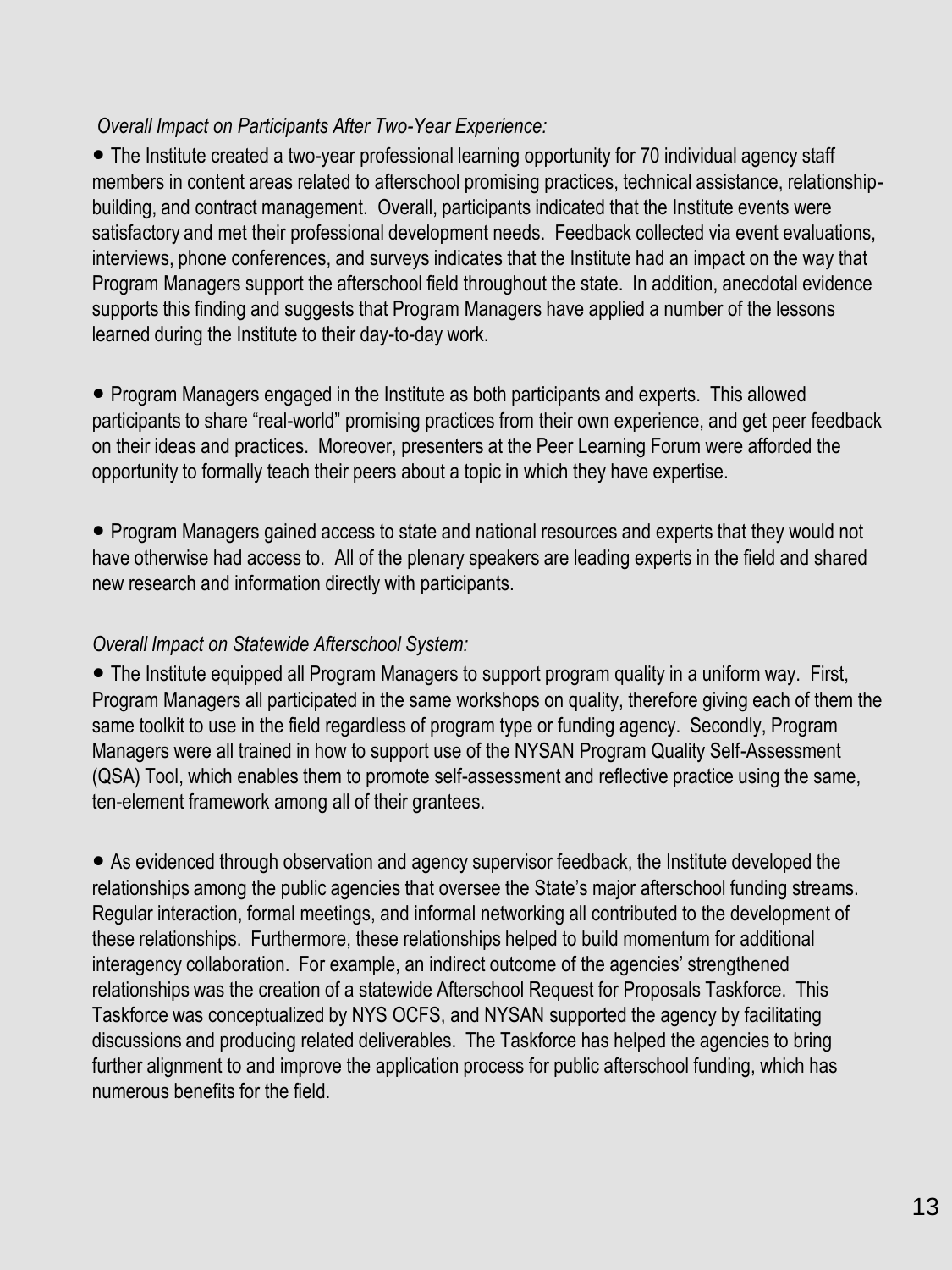● The Institute created a learning community among Program Managers statewide that did not previously exist. In one example, a Program Manager had several questions about another agency's funding program, and new exactly who to contact to get more information. This small but powerful and concrete example highlights how Program Managers now have a broader and deeper network to improve their practice, access information, and learn from their peers.

● In Fall 2008, DYCD released a Request for Proposals (RFP) for educators and trainers to support the agency in providing youth development training and supports to agency leadership and Program Managers (as well as several non-agency partners) who oversee DYCD's Out-of-School Time Initiative, the largest municipally funded system of afterschool in the country. The RFP states, "This professional development initiative expands upon the success of a similar effort focused on program managers overseeing services provided through DYCD…" Agency supervisors have indicated that the Institute inspired a stronger commitment to professional development for staff at multiple levels, and DYCD now offers parallel trainings for Program Managers based on training topics provided to their funded sites.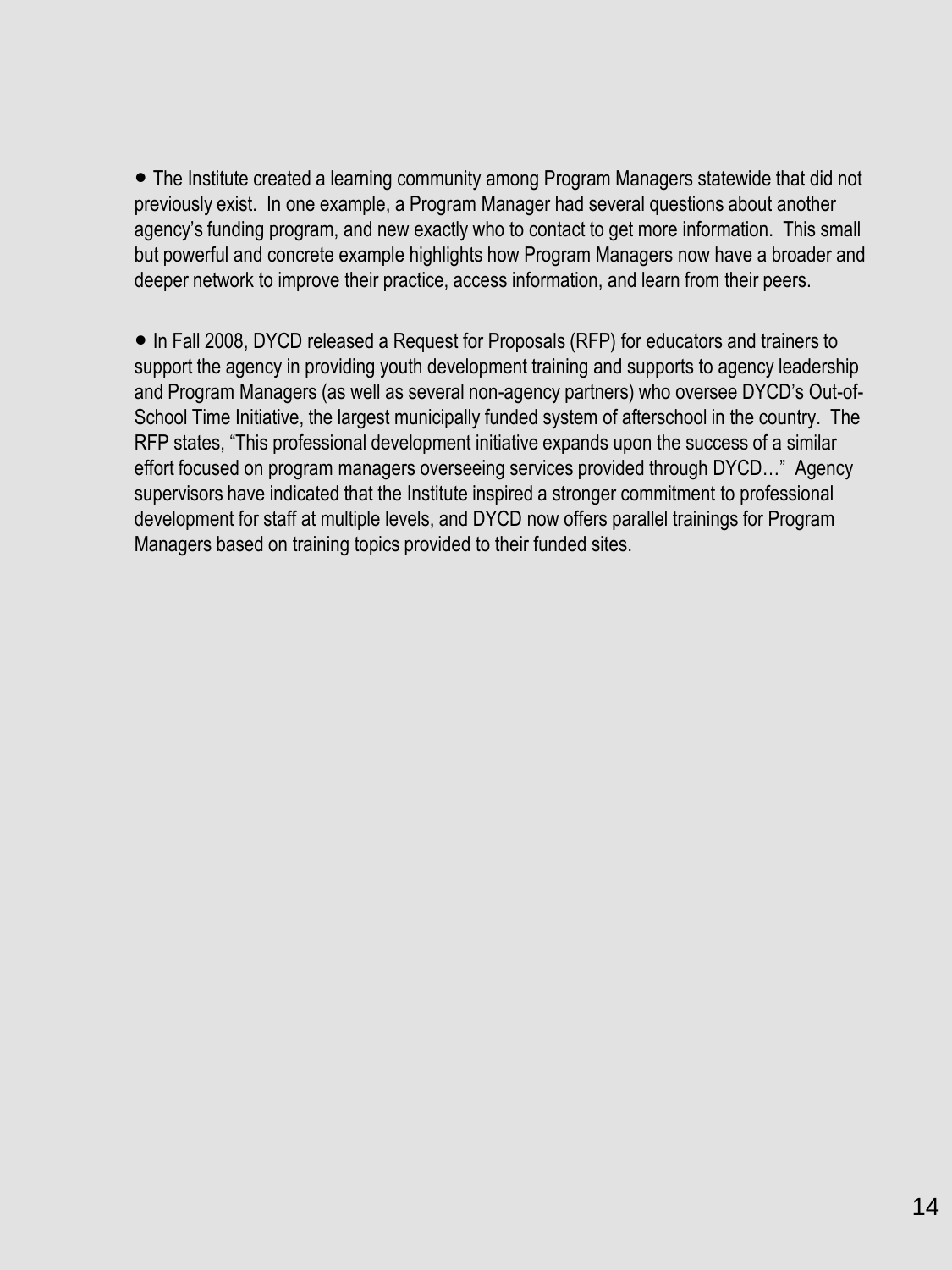### **Challenges to Designing and Implementing the Institute**

*Developing an innovative professional development experience:* At the time when the Institute was first conceptualized, no other state had led a similar effort for agency staff who oversee afterschool funding. The design team used research, promising practices, and existing workshop topics to inspire activities for the Institute, but did not have an existing curriculum for this type of professional development to work from. Preparing speakers and workshop facilitators required a notable time investment, because none of them had previously worked with a group of public agency staff such as this group.

*Providing a relevant experience for all participants:* The general responsibilities and expectations of all the Program Managers were similar, as they all support afterschool providers in implementing a proposed set of activities and services. However, each agency's Program Managers' roles are quite nuanced. The NYSED 21st CCLC Regional Coordinators have no contract management responsibilities and are not viewed as program monitors. While the NYC DYCD OST and Beacon Center Program Managers conduct yearly site visits on at least two occasions, the NYS OCFS Advantage After School Program Managers may only conduct one site visit during a five-year grant. Efforts were made to accommodate these differences, but at times it was not possible to address the specific responsibilities of each agency's staff.

*Geographic location of Program Managers:* With the majority of the Program Managers located in New York City, NYSAN was able to hold events for which most participants did not have to travel. This was beneficial when coordinating logistics and in recognizing savings of travel costs. Still, four of the Program Managers were located in Albany, and six were spread throughout the state in regional offices. It was challenging to schedule in-person events that all the participants could travel to and attend. To minimize this barrier, NYSAN used funds raised to cover or subsidize the cost of travel to the Institute. The design team also used e-mail and conference calls when possible to maintain communication with the Program Managers.

*Accommodating all topic requests and levels of experience:* Although the design team worked diligently to be responsive to the content areas of interest to the Program Managers, it was not possible to provide sessions and resources on all of them. Moreover, the Program Managers entered the Institute with extremely varied education and experiences; Program Managers' backgrounds spanned areas such as teaching, school administration, child care, government administration, and others. Some events offered the opportunity to self-select into workshops, but it was not always possible. To avoid this pitfall, the group would have had to be split into tiers, but the design team felt that this may have been damaging to the community-building aspect of the Institute.

*Uncertainty in Public Agencies:* The Institute timeline overlapped with the economic downturn, and this posed a challenge to coordinating events, travel, and funding. In some cases, agencies limited or eliminated travel allowances. Moreover, NYSED's contracting schedule was delayed, which impacted the six participants who represented NYSED but are technically contractors with the State. This forced the delay of the culminating event for NYSED and OCFS by over six months.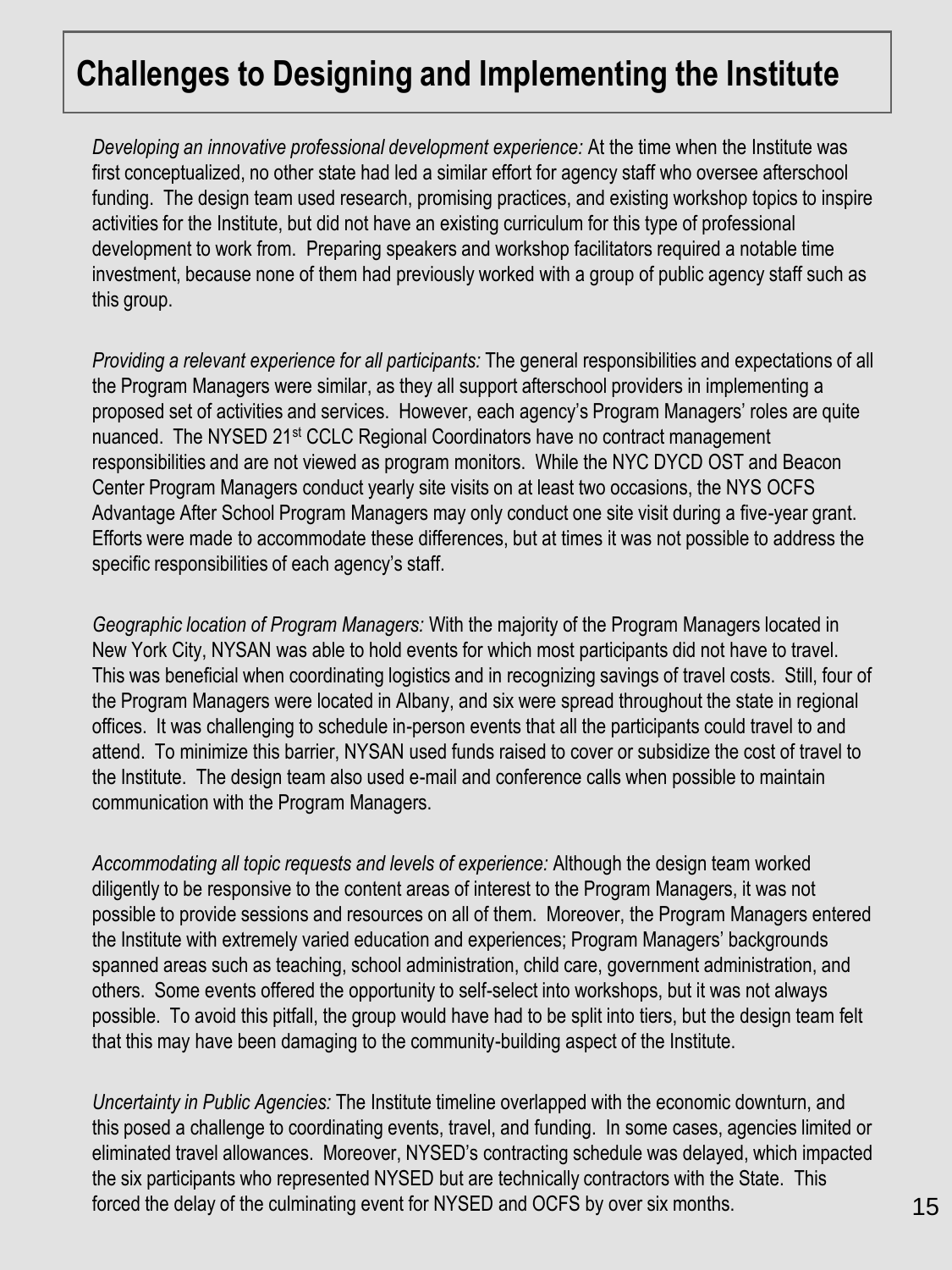### *Appendix I*  **Afterschool Funding Initiatives in New York**

#### **Funding Programs Administered by the New York State Education Department (NYSED)**

Throughout the course of the Institute, NYSED contracted six regional centers across the state to provide technical assistance to its afterschool grantees (supported by the funding streams described below). The Regional Coordinators did not have oversight over funded programs, nor did they have any contract development or compliance responsibilities. They conducted site visits to support programs, and led regional professional development activities that brought multiple grantees together for training and information-sharing.

In New York City, the Department of Education (NYC DOE) employs approximately 8 Grant Managers who provide oversight and technical assistance to schools and agencies that are part of district-led grants for the funding streams below.

#### *21st Century Community Learning Centers*

The 21<sup>st</sup> Community Learning Centers (CCLC) program is a federally funded initiative that provides academic enrichment and youth development opportunities outside of school hours primarily for children who attend high-poverty and low-performing schools, as well as literacy and other educational services to their families. All 21<sup>st</sup> CCLCs represent a partnership between a local education agency and another organization for planning and implementation of the program. Funds in New York State are allocated consistent with the State's Title I funding allocation formula: 60% of the funding is designated for New York City, 10% for the other Big Four cities (Buffalo, Rochester, Syracuse and Yonkers), and 30% for the rest of the State. Annual awards range from \$50,000 to \$900,000.

New York 21<sup>st</sup> CCLCs are required to participate in four assessment components.

- All programs are required to use the NYSAN Program Quality Self-Assessment (QSA) Tool to identify strengths and weaknesses and develop an action plan based on the ten quality elements.
- Programs are required to have an external evaluation conducted to assess progress made toward achieving goals.
- NYSED coordinates a statewide evaluation to collect and compare data across all programs.
- Programs are also required to submit information through the federal Annual Performance Report (APR) web system.

#### *Extended School Day / School Violence Prevention Program*

Supported by funding allocated by the state legislature, the Extended School Day / School Violence Prevention Program supports collaborative projects that address the problem of school violence through extended school day programs and/or other school violence prevention strategies and resources. These collaborative projects can be initiated either by a school district or by communitybased organizations. A comprehensive approach is encouraged which focuses on creating and maintaining a school culture of support, safety and security. Priority is given to high needs school districts since they often have poor school performance and a high frequency of violent incidents.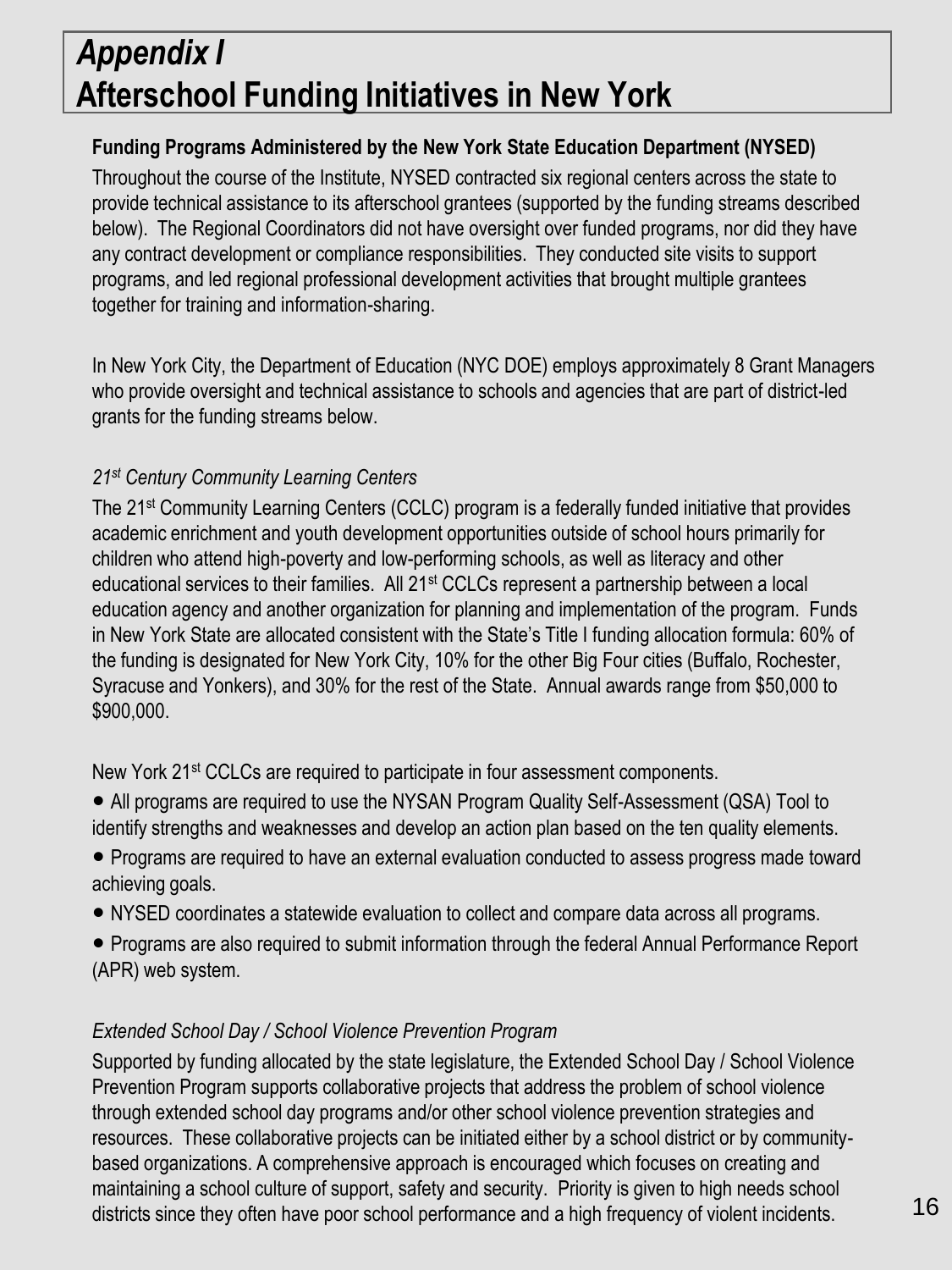#### **Funding Programs Administered by the New York State Office of Children and Family Services (NYS OCFS)**

NYS OCFS employs 4 – 7 Contract Managers who have contract development and compliance responsibilities and provide technical assistance to the agency's afterschool grantees. All Contract Managers are located in Albany, NY, and therefore do much of their work with grantees virtually. NYS OCFS requires all afterschool grantees to attend the Association of New York State Youth Bureaus conference each year, which provides an opportunity for in-person meetings between agency staff and grantees.

#### *Advantage After School Program*

Advantage After School Programs (AASP) provide quality youth development opportunities to schoolage children and youth for three hours directly after school. These programs are supported by partnerships among schools, community organizations, private entities, and other groups. AASP offer a broad range of educational, recreational, and cultural- and age-appropriate activities that integrate what happens in the school day. Youth and family involvement in program planning and implementation is a key component of AASP. Programs operate five-days-a-week during the regular school year and may elect to operate during school breaks. Programs may also extend hours into the evening hours, particularly when serving older adolescents.

AASP are designed around four program outcomes:

- To improve the social, emotional, academic, and vocational competencies of school-age children;
- To prevent and reduce the incidence of out-of-wedlock adolescent pregnancies;
- To reduce other negative behaviors such as violence and crime; tobacco, alcohol, and substance abuse; disengagement from school; school suspension; and truancy and health-compromising behaviors; and
- To provide parents with a safe after school environment for their children.

#### **Funding Programs Administered by the New York City Department of Community Development (NYC DYCD)**

NYC DYCD employs over 35 Program Managers who have contract development and compliance responsibilities and provide technical assistance to afterschool grantees. Program Managers work with programs virtually and during site visits (at least two per site per year). NYC DYCD holds regular conferences and provides additional resources to promote program and staff quality.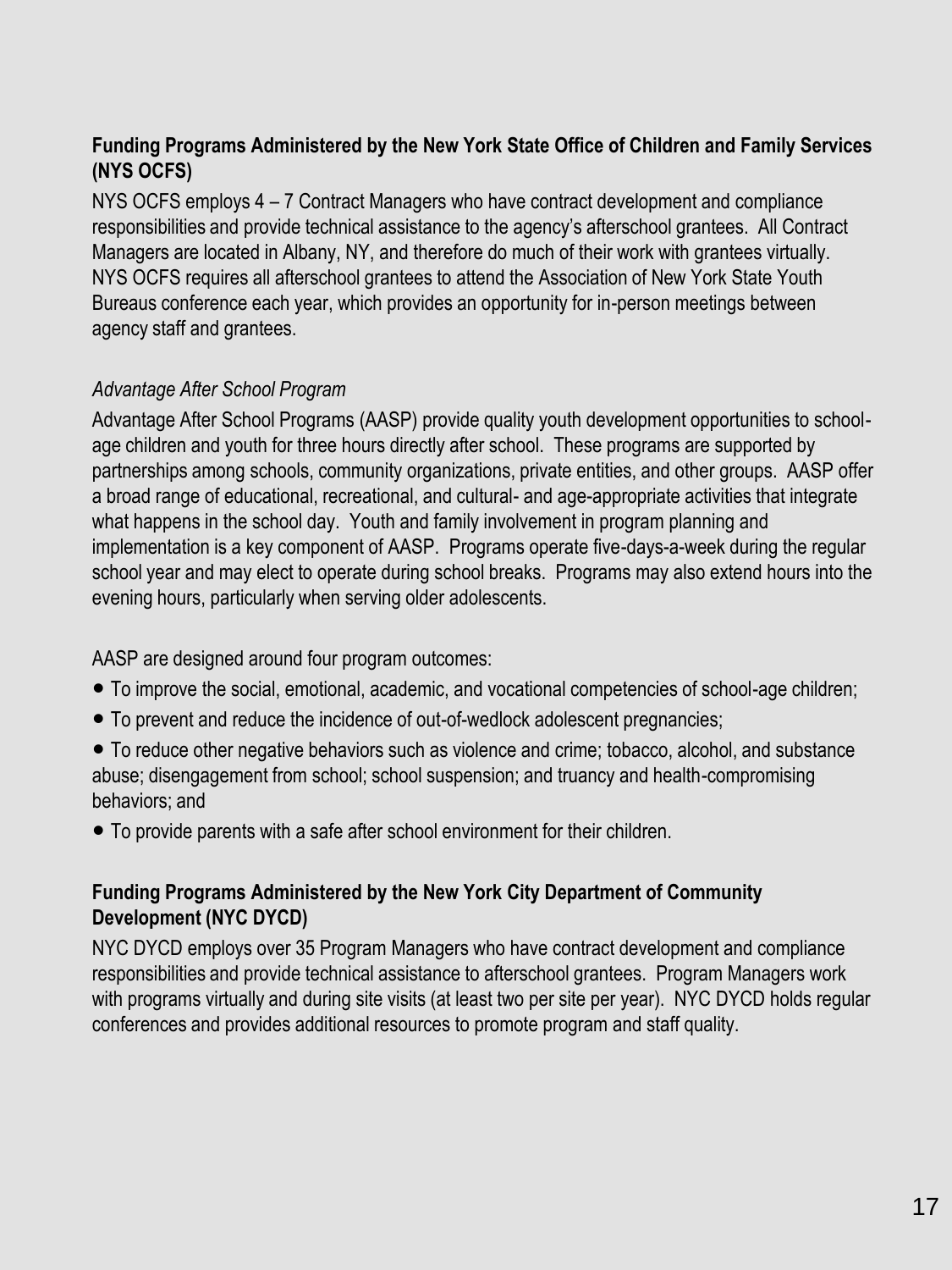#### *NYC Out-of-School Time Initiative*

In September 2005, NYC DYCD launched the Out-of-School Time (OST) program, originally a threeyear, \$200 million initiative providing a mix of academic, recreational, and cultural activities for young people in New York City. OST is funded by a mix of state and local sources. The OST system consists of over 500 programs available at no cost to participants, in every neighborhood across the City. The programs, which are operated by community-based organizations, are located in schools, community centers, settlement houses, religious centers, cultural organizations, libraries, public housing facilities, and Parks Department facilities. OST represents a commitment to provide services in high-need neighborhoods; NYC DYCD targeted 77 priority zip codes using a composite formula which included five variables: youth population ages 6-15 years; youth poverty rate at 100% of poverty line; rate of youth ages 16-19 years that are not in school, not high school graduates, and not in the labor force; number of English Language Learners (ELL) students in public school; and number of single parent families with related children under 18 years of age.

#### *Beacon Centers, New York City*

Beacon Centers are collaborative, school-based community centers designed to provide quality services to youth and adults afterschool, in the evenings, and on weekends. Funded by a mix of city, state, and federal funds, Beacon Centers were developed as a result of widespread concern about crime and drugs in New York City during the early 1990s. Several Beacon Centers also host NYC Administration for Children's Services (ACS)-funded foster care prevention programs. The Centers' programs, which are operated by community-based organizations, offer children, youth, and adults a mix of social services, recreational and educational activities, health education, and opportunities for community-building.

Beacon Centers reflect principles of positive youth development and high levels of community involvement. To achieve these goals, the Beacon Centers provide services in the following core service areas:

● Academic enhancements including, but not limited to tutoring, homework assistance, and reading clubs;

- Life skills activities designed to increase personal responsibility, self-esteem, and confidence;
- Career awareness and School-to-Work transition activities which cover the transition from middle school to high-school and career exploration workshops;
- Civic engagement and community-building activities designed to strengthen leadership skills and civic responsibility;
- Recreation and health/fitness opportunities designed to promote healthy lifestyles;
- Culture and art activities designed to provide students with opportunities to express themselves through music, dance, and drama.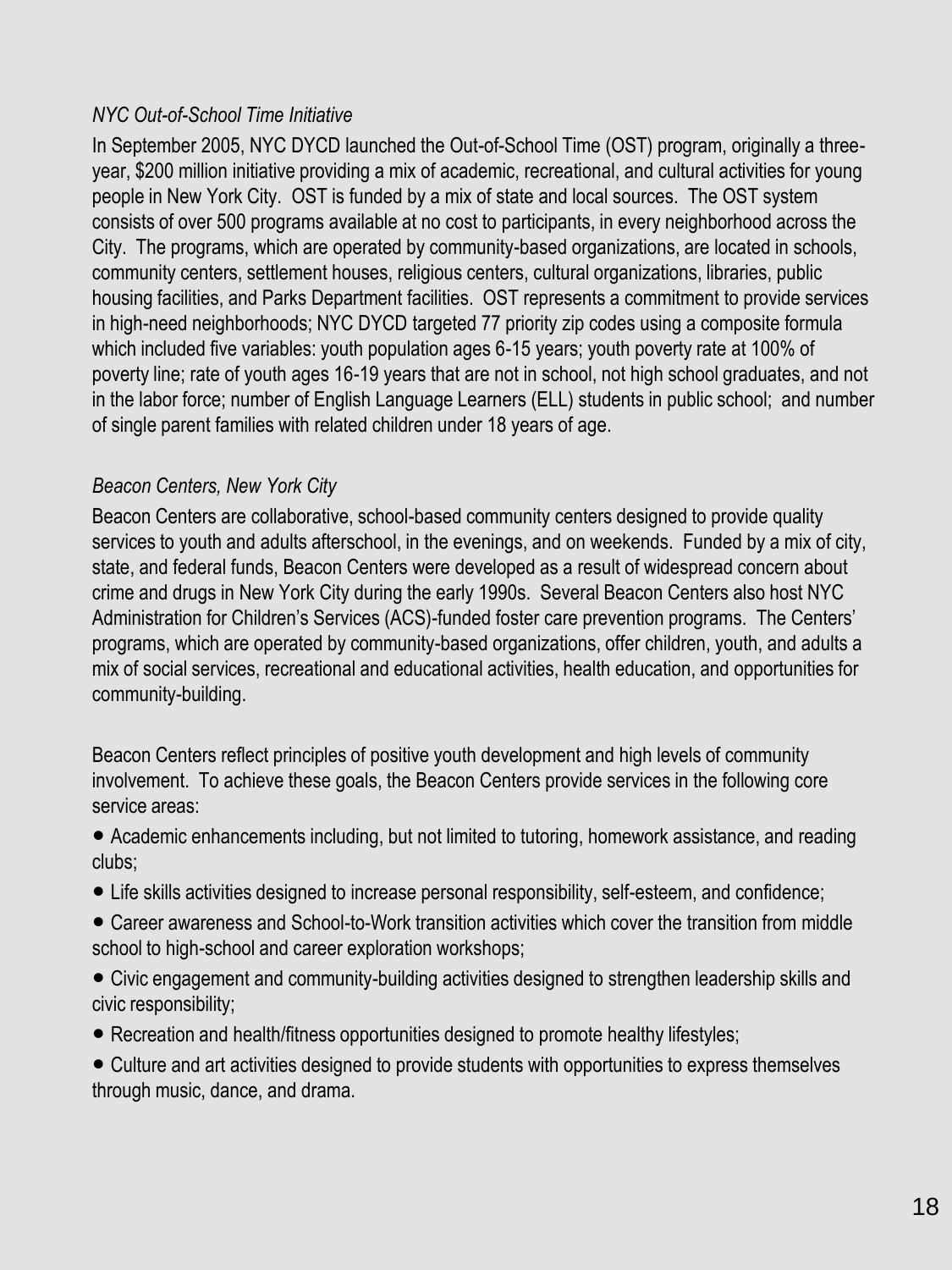### *Appendix II* **NYSAN Institute: Design Team**

The NYSAN Institute Design Team members included:

*AfterSchool Works! New York* Candace LaRue, Vice President, Board of Directors

*The Children's Aid Society* Jane Quinn, Assistant Executive Director for Community Schools

*Partnership for After School Education (PASE)* Yvonne Martinez Brathwaite, Director of Regional and National Programs Ellen O'Connell, Associate Director of Regional and National Programs

*New York State Education Department* Linda Woodward, Associate, Student Support Services

*The After-School Corporation (TASC)* Chris Whipple, Vice President of Programs

Additional support and guidance was provided by participating public agencies:

*New York City Department of Youth and Community Development* Chris Caruso, Assistant Commissioner for Out-of-School Time Services Darryl Rattray, Assistant Commissioner for Beacon & Work Readiness Programs Denice Williams, Assistant Commissioner for Capacity Building

*New York City Department of Education* Danielle DiMare, Director of School and CBO Partnerships

*New York State Education Department* Betsy Morcom-Kenney, Associate, Student Support Services

*New York State Office of Children and Family Services* Johnsie Hassan, Manager, Advantage After School Program Renee Rider, Assistance Commissioner, Division of Child Care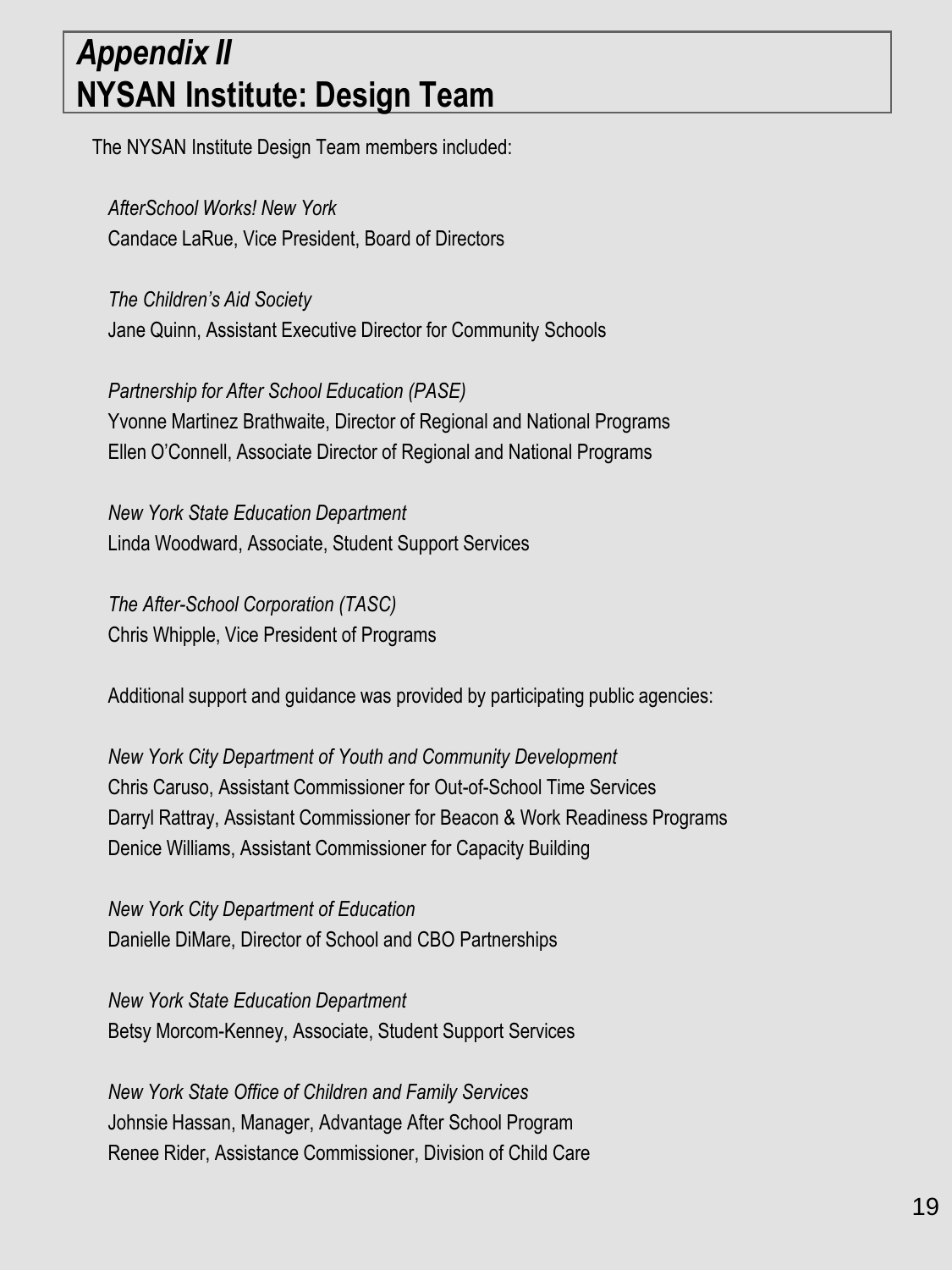### *Appendix III* **NYSAN Institute: Resources and Materials Used**

For each session, pre-reading materials and hand-outs were carefully selected to support the Institute learning objectives. The following is a list of the key documents reviewed by participants during the Institute. In addition to the materials listed here, a number of the sessions included PowerPoint hand-outs, case studies, and worksheets that were customized for the Institute by the design team and other speakers.

#### **Fall 2007, Kick-Off Event Materials:**

#### **Module I: Program Sustainability/Growth**

*Sustaining 21st Century Community Learning Centers, What Works for Programs and How Policymakers Can Help.* Washington D.C.: The Finance Project, September 2006. *(pre-reading)*

*Sustaining Comprehensive Community Initiatives, Key Elements for Success*. Washington D.C.: The Finance Project, April 2002. *(pre-reading)*

Finance Project, The. "Achieving Sustainability: Eight Critical Elements for Success".

**Keynote Presentation: Adolescent Brain Development: Research, Reality, & Reflection** Adolescent Brain Development: Research, Reality, & Reflection, PowerPoint Presentation

#### **Module II: Parent/Family/Community Partnerships**

Buck, Tania, Maryellen Coffey, Zenub Kakli, Holly Kreider, and Priscilla Little. *Focus on Families! How to Build and Support Family-Centered Practices in After School*. Cambridge, MA: Harvard Family Research Project and Build the Out-of-School Time Network, 2006. *(pre-reading)*

Epstein, J.L. "Epstein's Six Types of Involvement". Adapted from *School, Family, and Community Partnerships*. Baltimore, MD: Corwin Press, 2002. (Reprinted with permission.) *(pre-reading)*

Jarrett, Robin L. "Successful Parenting in High-Risk Neighborhoods". From *The Future of Children*, a publication of the David and Lucile Packard Foundation. Vol. 9, No. 2. Princeton, NJ, Fall 1999. *(pre-reading)*

Child Care Bureau, Department of Health and Human Services. "School Age Care: Out-of-School Time*." Resource Notebook: School Age Care: Out of School Time.*

Eccles, Jacquelynne S. "What We Know About Children, 6-10." *The Development of Children Ages 6 to 14*. The Future of Children, WHEN SCHOOL IS OUT, Vol. 9, No 2, Fall 1999.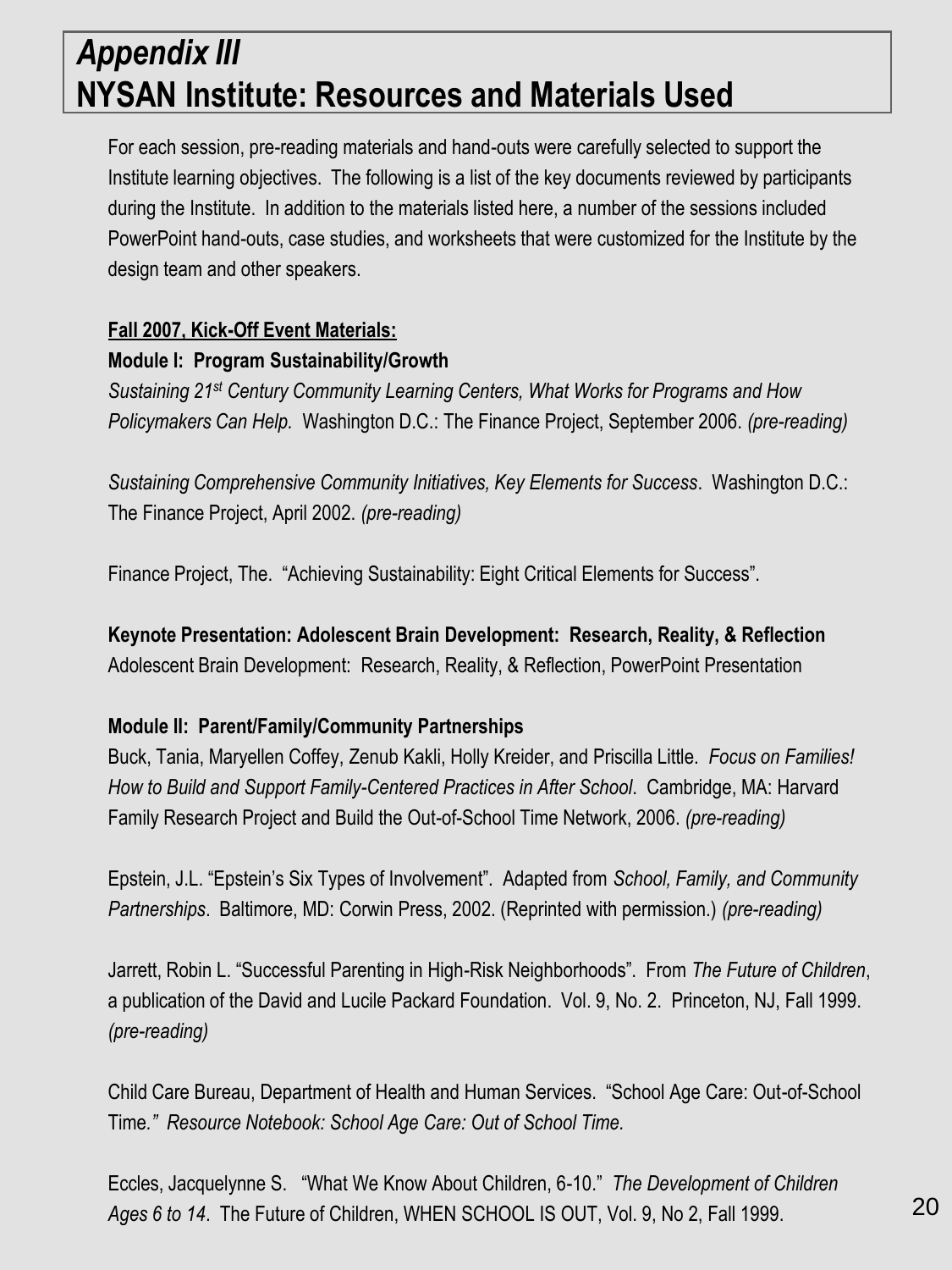---, "What We Know About Adolescents, 11-14." *The Development of Children Ages 6 to 14*. The Future of Children, WHEN SCHOOL IS OUT, Vol. 9, No 2, Fall 1999.

Children's Aid Society, The. "How does parenting change across the developmental continuum?" 2001.

"Beyond the Head Count, Evaluating Family Involvement in Out-of-School Time". *Issues and Opportunities in Out-of-School Time Evaluation.* No. 4. Cambridge, MA: Harvard Family Research Project, August 2002.

Buck, Tania, Maryellen Coffey, Zenub Kakli, Holly Kreider, and Priscilla Little. Excerpt, *Focus on Families! How to Build and Support Family-Centered Practices in After School*. Cambridge, MA: Harvard Family Research Project and Build the Out-of-School Time Network, 2006.

#### **Keynote Presentation: Current Research on Defining and Creating Effective After-School Programs**

Granger, R., Durlak, J.A., Yohalem, N., and Reisner, E. *Improving After-School Program Quality*. New York, NY: William T. Grant Foundation, April 2007. *(pre-reading)*

#### **Readings on Afterschool Policy and Advocacy**

Goldstein, Suzanne. "Afterschool Policy in New York State". *The Page Turner*. Vol. 4, No. 3. New York, NY: The Robert Bowne Foundation, May 2007. *(pre-reading)*

Rinehart, Jen. "Afterschool Advocacy in Washington". *The Page Turner*. Vol. 4, No. 3. New York, NY: The Robert Bowne Foundation, May 2007. *(pre-reading)*

#### **Module III: Staffing and Professional Development**

New York State. Office of Children and Family Services. New York State School Age Child Care Regulations, Part 414. Albany, NY: 2007. *(pre-reading)*

*PASE Professional Development Events and Participation*. New York, NY: Partnership for After School Education, July 2006. *(pre-reading)*

*Results of Online Survey on After-School Professional Development Practices and Preferences.*  New York, NY: The After-School Corporation, June 2007. *(pre-reading)*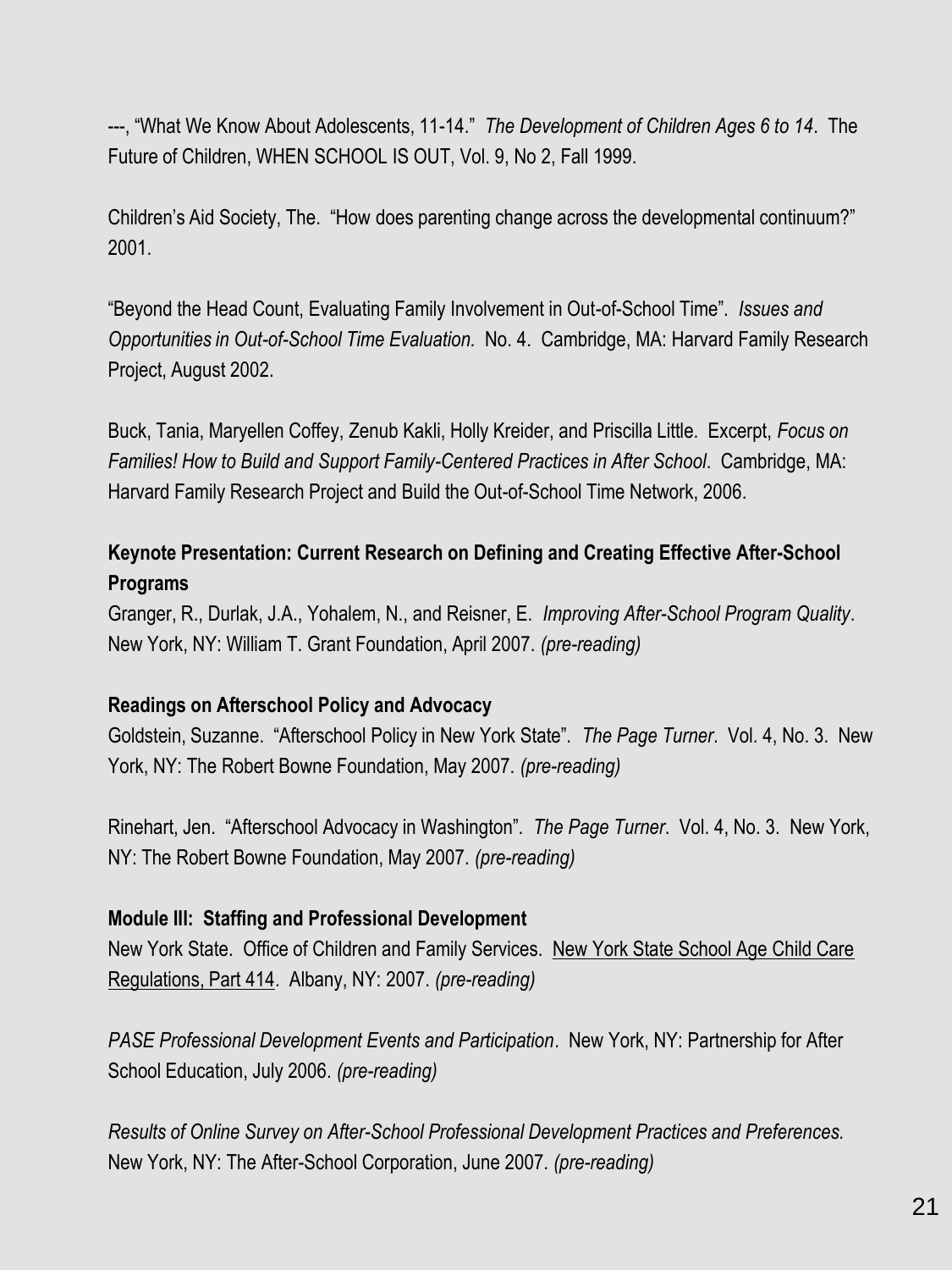#### **Module IV: Linkages Between Day and After School**

Bott, Julie. "Linking School and After School: Strategies for Success". *The Evaluation Exchange.*  Vol XII, Nos. 1 & 2. Cambridge, MA: Harvard Family Research Project, Fall 2006. *(pre-reading)*

Little, Priscilla. "Promising Strategies for Connecting Out-of-School Time Programs to School: Learning What Works". *The Evaluation Exchange.* Vol XII, Nos. 1 & 2. Cambridge, MA: Harvard Family Research Project, Fall 2006. *(pre-reading)*

#### **January 2008 Booster Session Materials:**

Durlak, J.A. and Weissberg, R.P. The Impact of After-School Programs that Promote Personal and Social Skills. Collaborative for Academic, Social, and Emotional Learning. 2007. <http://www.casel.org/projects\_products/schoolsuccess.php>

Fuchs Nadeau, Debra, Ed.D. and Felicia A. Watson, DD. "Use of a Quality Self Assessment Tool for After School: A New York Experience." New York State Center for School Safety Research Brief. Number 7. New Paltz, NY: October 2007.

Hunt, James M. and Joseph R. Weintraub. "Self-Assessment Form," The Coaching Manager: Developing Top Talent in Business. Thousand Oaks, CA: Sage Publications, 2002. *(pre-reading)*

Lowe Vandell, Deborah, Kim Pierce, and Elizabeth Reisner. "Outcomes Linked to High-Quality Afterschool Programs: Longitudinal Findings from the Study of Promising Afterschool Programs." Prepared by University of California, Irvine, University of Wisconsin, Madison, and Policy Studies Associates, Inc. October 2007. *(pre-reading)*

Multiple Agencies: New York State Afterschool Funding Streams Descriptions *(pre-reading)*

Southwest Educational Development Laboratory. "Time for Achievement: Afterschool and Out-of-School Time." Volume XVIII, Number 1. Austin, TX: May 2006.

Whitmore, John. Coaching for Performance: Growing People, Performance, and Purpose. Boston, MA: Nicholas Brealey Publishing, 2002. Pgs. 152 – 157. *(pre-reading)*